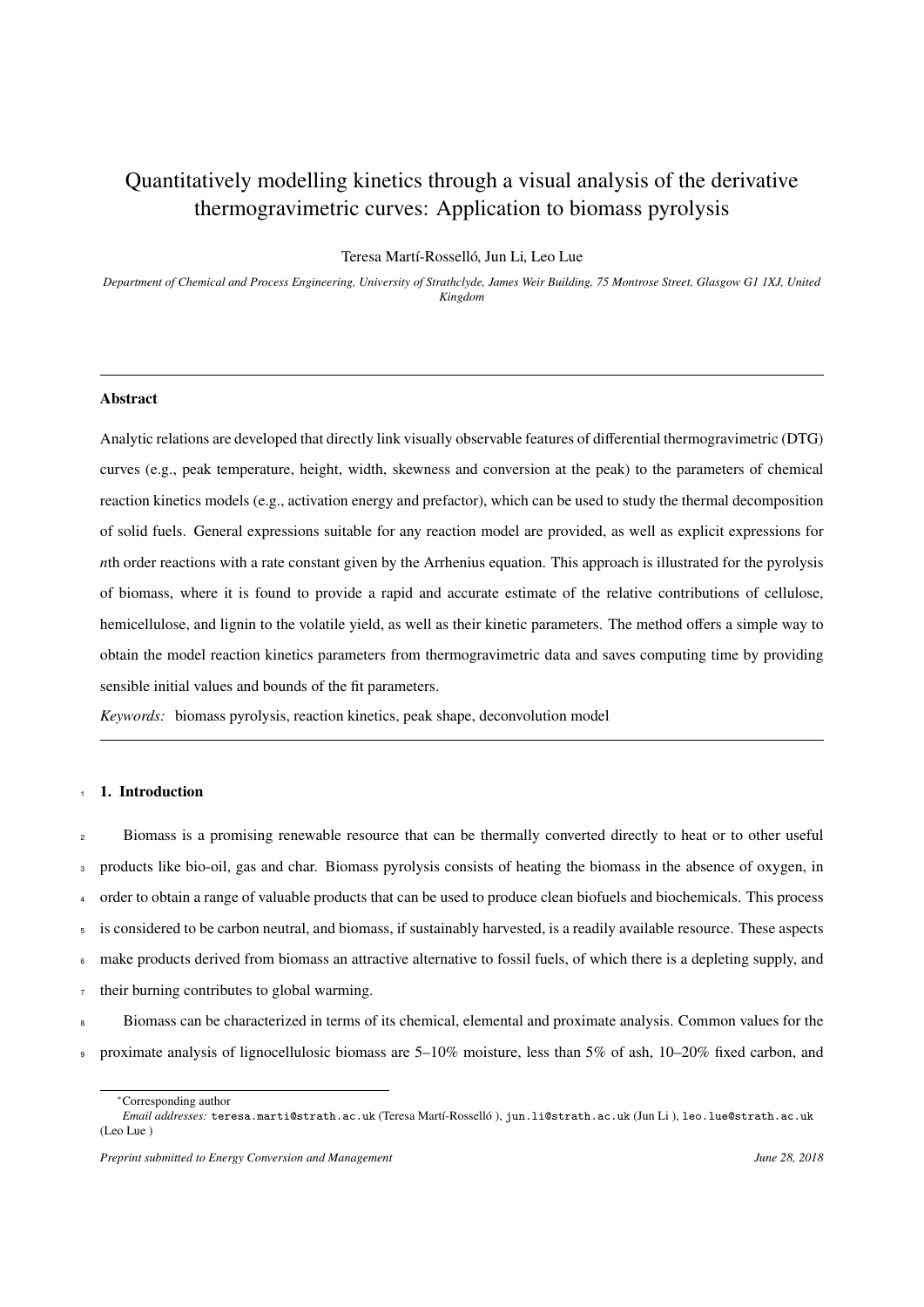<sup>10</sup> 70–80% of volatile content [1]. The main chemical components of biomass are hemicellulose, cellulose, and lignin; <sup>11</sup> their relative proportions vary across different types of biomass. They each undergo different thermal transformations <sup>12</sup> due to their specific chemical structure, and, therefore, their degradation occurs in distinct temperature ranges. Hemi-<sup>13</sup> cellulose is a branched polymer, usually represented by the molecule xylan  $(C_5H_8O_4)$ , and its decomposition takes place between 200 and 300°C. Cellulose is an unbranched polymer of glucose  $(C_6H_{10}O_5)$  that decomposes between <sup>15</sup> 240 and 350℃. Lignin is an amorphous and complex polymer, decomposing between 250 and 500℃ [6, 7]. It is <sup>16</sup> ackowledged that interactions between the components can affect their decomposition [2, 3, 4], but this is typically 17 assumed not to be significant [5].

<sup>18</sup> Due to the heterogeneity of biomass and that its decomposition might comprise parallel and consecutive reactions, only approximate reaction mechanisms can be drawn. To use it as an alternative to fossil fuels, research on the kinetics of its thermochemical processes is needed to achieve high energy efficiency [8]. Research on biomass pyrolysis is  $_{21}$  currently focused on both fundamental and practical aspects of the process, including intrinsic reaction kinetics and <sub>22</sub> heat and mass transfer at the particle and reactor scales, which are the main controlling processes to take into account for reactor and process design, mainly focused on product yields distribution and prediction. Typically, at the early stage of biomass pyrolysis, condensable (bio-oil) and non-condensable (gas) volatiles are released from the solid biomass, then, if the condensable volatiles are not removed from the reaction zone, they can further react to form more permanent gases [9].

<sub>27</sub> The main operating conditions in biomass pyrolysis that affect the product yields are the heating rate, the maximum <sub>28</sub> temperature at which the biomass is held, and the residence time of the volatile in the reaction zone [10]. Depending <sup>29</sup> on the desired product, these parameters are adjustable to produce preferred end-products. In order to increase the <sup>30</sup> liquid yield, a high heating rate to a moderate temperature of about 500℃ and a short residence time of the volatile, <sup>31</sup> in the order of seconds, that are subsequently quenched into bio-oil are required. The operating conditions may also <sup>32</sup> affect the composition of the bio-oil recovered from the condensable volatiles. Furthermore, smaller particle sizes 33 of feedstock in pyrolysis process also contribute to an increase in liquid yield [11, 12]. Kinetic analysis is often <sup>34</sup> used to elucidate the reaction mechanisms of biomass decomposition. A good reaction mechanism should be able to <sup>35</sup> predict biomass decomposition for a wide range of operating conditions and biomass types, in order to be coupled 36 with transport models and thus, scale up the process for industrial purposes.

 Thermogravimetric analysis (TGA) is a widely used standard approach to study the thermal decomposition of biomass. In TGA, a sample is subjected to a temperature program, and changes in the mass of the sample are recorded. <sup>39</sup> The differential thermogravimetric (DTG) curve describes the mass loss rate of the sample with temperature or time. A DTG curve from biomass pyrolysis typically features several peaks, each of them corresponding to the individual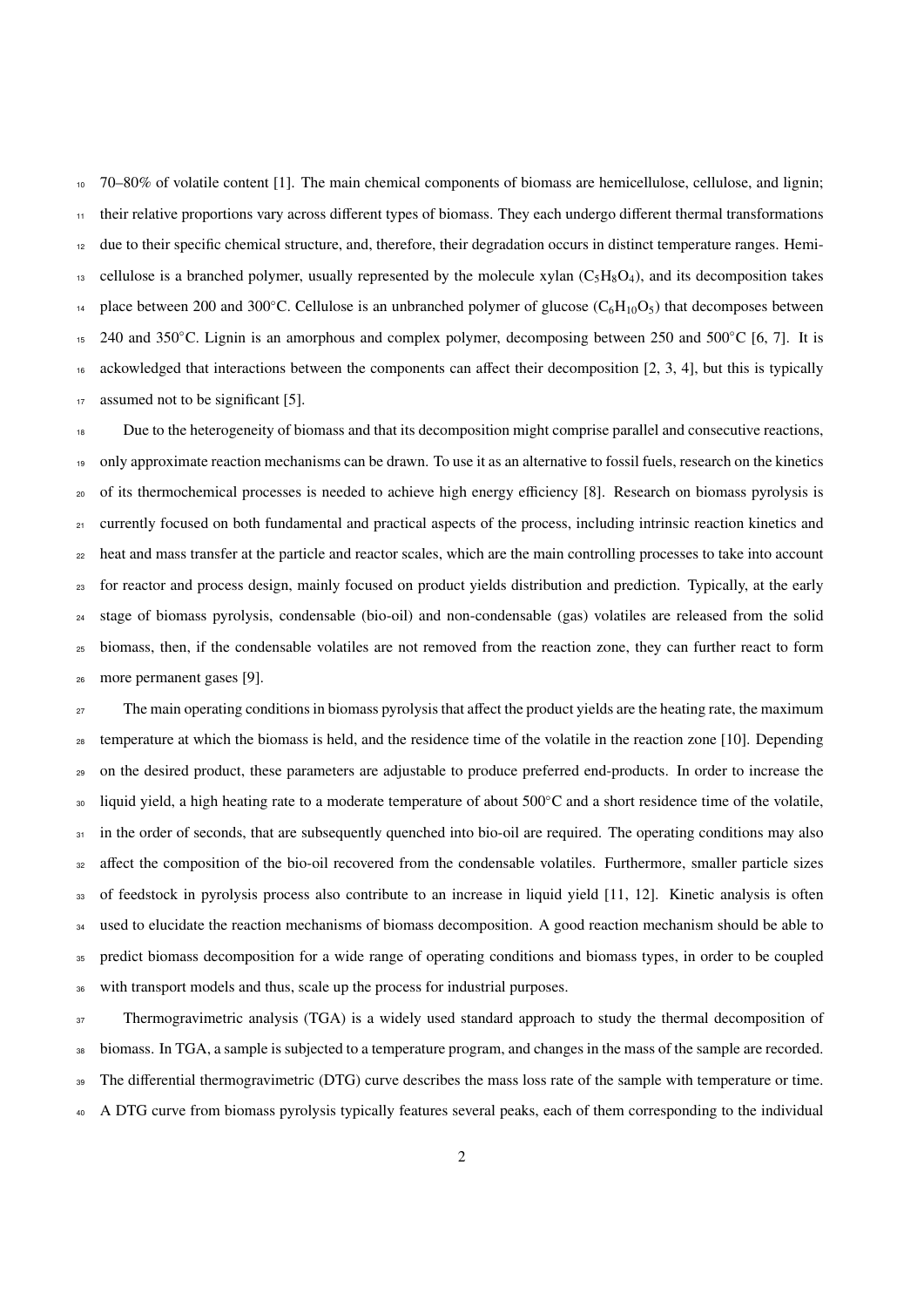41 decomposition of each chemical component.

<sup>42</sup> In analyzing a biomass sample from a single thermogravimetric run and treating the biomass as a homogeneous 43 material, the results cannot be generalized to other types of biomass or alternative process conditions.

 A practical approach to increasing the applicability of an experiment to a wider range of biomass types is to assume that the overall decomposition of a biomass sample can be described as a sum of the individual decomposition of its main chemical components and assuming that there is no significant interactions between them [5].

<sup>47</sup> A multi-component kinetic mechanism, comprises the individual decomposition behavior of each component, and each reaction scheme can comprise one or more consecutive reactions, the power-law reaction model being the most used. Detailed kinetic mechanisms often take into account intermediate reactions and product yields, for instance, kinetic schemes with an intermediate step and schemes that comprise numerous consecutive reactions and predict specific species in each product phase, like the ones by Ranzi et al. [13, 14].

 As for the applicability of the kinetic parameters to a wider range of operating conditions, a possible solution is to evaluate simultaneously thermogravimetric data from different TGA/DTG curves, obtaining one or more shared <sub>54</sub> kinetic parameters. With multi-component mechanisms, simultaneous evaluation of TGA/DTG curves becomes more complex than dealing with a single component, and it can be carried out in several ways. For example, Gronli et al. simultaneously fitted DTG curves from different types of biomass using the same heating rate, and determined a single activation energy for all samples but different pre-exponential factors and component fractions [15]. In contrast, Branca et al. used DTG data from the same type of biomass at different heating rates, and determined a single set of kinetic parameters but different initial component fractions depending on the heating rate [16].

 Wet chemistry techniques are generally employed for the determination of biomass composition, although it is 61 also known to be costly and time consuming, and the fractions may be altered in the process. Near infrared (NIR) spectroscopy has been recently reported as an alternative approach to determine biomass composition, however, this <sup>63</sup> technique requires sophisticated equipment and can result in overlapping absorption peaks, making the identification of components more difficult [17]. Deconvolution (or fitting) of TGA data from biomass pyrolysis is another approach that has been studied to obtain the biomass composition [18, 19, 20, 21]. In this case the calculated composition accounts for the volatile fractions of each component in biomass, having biomass over 80% of volatile matter on a 67 dry, ash-free basis [22]. The biomass composition, found through deconvolution of a DTG curve, is suitable to use in combination with a multi-component kinetic mechanism, because the mechanism describes how the volatile fraction <sup>69</sup> of the biomass is released from the solid.

 $\tau_0$  To distinguish between the individual component reactions within a DTG curve, the different characteristic reac-tion peaks need to be deconvolved. A deconvolution based on a physical reaction kinetics model normally requires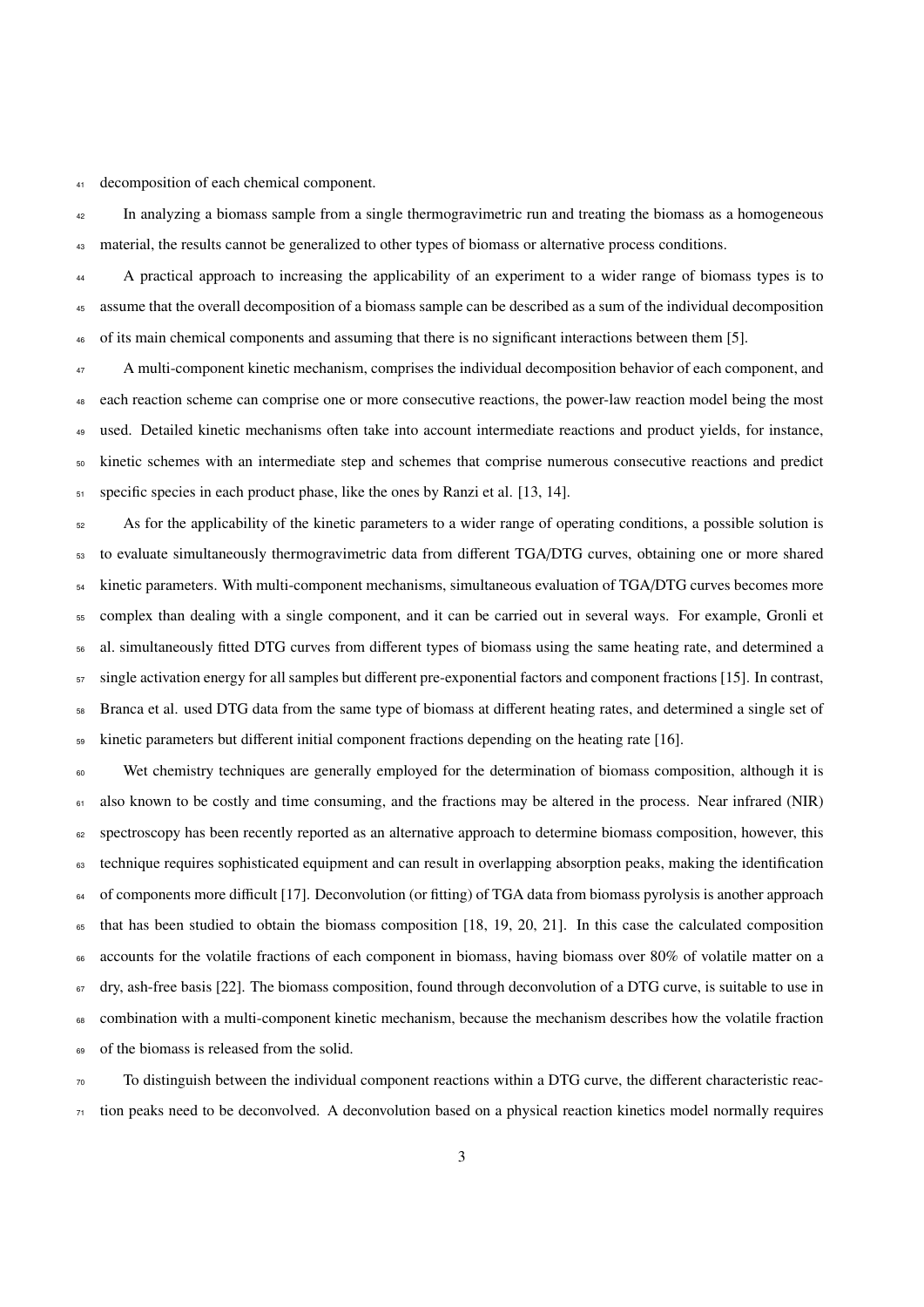an optimization algorithm and an initial estimate of the model parameters; in addition, the relative contribution of the biomass components is needed if a multi-component mechanism is used. If the model is complex or has numerous <sup>74</sup> adjustable parameters, for many algorithms the initial estimates of the parameters should not be too different from their optimal values; therefore, a good initial estimate of the parameters is paramount to achieve a meaningful fit. These initial values would normally be estimated using the results from previous fits or from literature data, when  $\pi$  available. When a good initial estimate of the parameters is not available, evolutionary optimization algorithms, like differential evolution, genetic algorithms [23] or particle swarm optimization [24] can be used. Evolutionary algo- rithms do not require good starting values to find a global optimum and are typically initialized randomly; however, these optimization algorithms can be very time-consuming.

<sup>81</sup> Efforts have been made to relate the basic features of a DTG curve directly to parameters of reaction kinetics <sup>82</sup> models. Previous work has studied how changes in the order of reaction, activation energy, pre-exponential factor <sup>83</sup> and heating rate affect the shape of the mass loss and DTG curves [25]. The peak temperature is a parameter in the Van-Krevelen approximation for the exponential integral of the Arrhenius equation [26], and it is also central in the <sup>85</sup> widely used model-free Kissinger method, able to extract kinetic parameters from DTG data at different heating rates [27].

87 A method to calculate the kinetic parameters from a single DTG curve was developed by Kim et al., first using the peak temperature and the height of peak [28], later improved by adding a third shape parameter, which is the conversion at the peak temperature, to determine the reaction order assuming an *n*th-order reaction mechanism [29]. The effect on the DTG curves of different reaction mechanisms was analyzed and described by Dollimore et al. in <sup>91</sup> terms of their width at half-height and conversion at the peak temperature to obtain a correlation between the shape of 92 the DTG curve and kinetic mechanism [30].

<sup>93</sup> In this work, we develop a method to estimate the parameters of a reaction kinetics model directly from the features 94 of a DTG curve, in particular, the peak temperature, height, width, skewness, as well as the conversion at the peak temperature. The method saves computing time by reducing the number of iterations needed to fit experimental DTG data and by providing sensible initial values and constraints to model parameters, independently of the optimization method used and without the need of previous kinetic information on the process. Previous work in the literature that relates the shape of the DTG curve with reaction kinetics relies on numerical analysis. The approach of this paper is entirely analytical and provides a direct link between shape and reaction kinetics. Furthermore, it can be used with any reaction model, such as a distributed activation energy model, as long as the number of model parameters does not exceed the number of measurable shape parameters. In this case, a high number of shape parameters are included in the method and can be used in any combination, although the expressions become increasingly complex. In addition,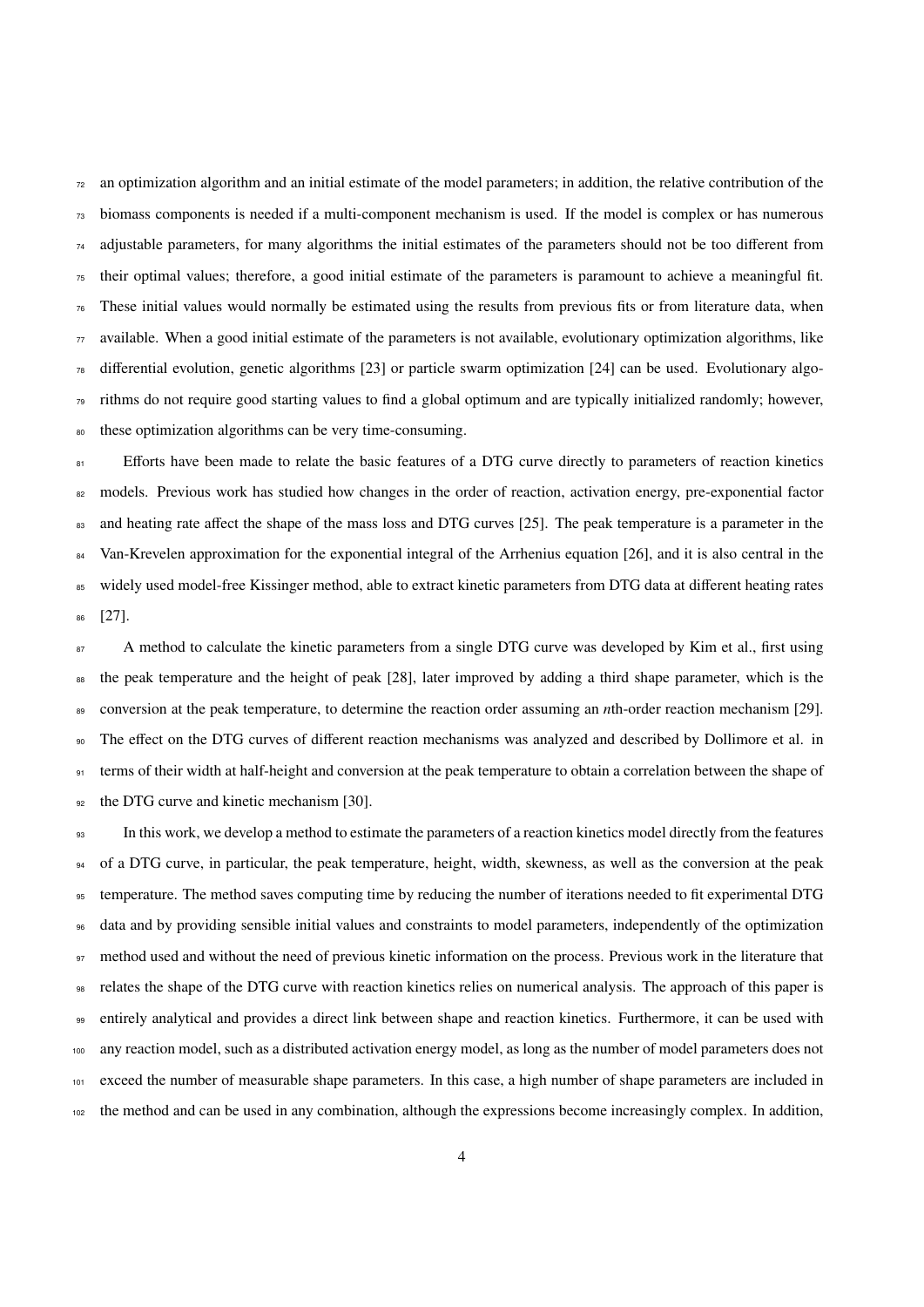it also allows a simple manner to screen reaction models to determine their applicability.

 The remainder of this article is organized as follows. In the next section, the basic description of reaction kinetics is quickly reviewed. Then, in Sec. 3, we present a simple approach to quantitatively characterize the shape of DTG curves, and develop expressions that allow the calculation of the parameters of general reaction kinetic models. Ex- plicit expressions are given for single-step *n*th-order reactions with rate constants given by the Arrhenius equation. Some examples of the application of these expressions to experimental thermogravimetric data from the literature for the pyrolysis of several types of biomass are given in Sec. 4 to help explain and exemplify the method. Finally, the main findings and future directions of this work are summarized in Sec. 5.

## **2. Theory**

## *2.1. Kinetics of biomass pyrolysis*

 Thermogravimetry has been widely used for the analysis of solid-state kinetics. From the first derivative of the mass loss over time or temperature, the DTG curve is obtained. The DTG curve renders the rate of reaction, which increases with temperature until it reaches a maximum, corresponding to the peak temperature. Figure 1a is an example of experimental data obtained from thermogravimetric analysis, featuring a mass loss and a DTG curve, which could be fitted to a model to determine the kinetic parameters and the chemical composition. From the DTG curve, rather than with the TGA curve, it is easier to distinguish the different reactions corresponding to the different peaks, despite the certain degree of overlapping. Observing the DTG curve in Figure 1a, there are some features from a number of the peaks (i.e. peak temperature, width and height) that can be identified and easily estimated, <sup>121</sup> the rest of features can still be quantitatively approximated using the same units as in the axis of the DTG plot, so a reasonable value could be given within the observed bounds. Most available kinetic models in the literature use a rate law that follows the Arrhenius expression of temperature dependence. The Arrhenius equation has been adapted from homogeneous reactions in gas/liquid phase to solid-state kinetics, and in the latter, it is observed that, for a given reaction, instead of a single value of activation energy for the whole range of temperatures, the value of the activation energy might vary as the reaction proceeds or depending on the experimental conditions [31]. In this regard, various approaches have been explored, like employing different reaction models, distributed activation energy methods (DAEM), iso-conversional methods and simultaneous fitting of thermogravimetric data at different heating rates. When dealing with multi-component and/or multi-step mechanisms with overlapping reactions, simultaneous non-linear fitting of data from different heating programs is advisable [32].

The decomposition of biomass is often expressed as a function of conversion  $\alpha = (m_0 - m_t)/(m_0 - m_f)$ , where  $m_0$ is the sample initial weight,  $m_t$  is the weight at a time  $t$ , and  $m_f$  refers to the remaining mass when the process has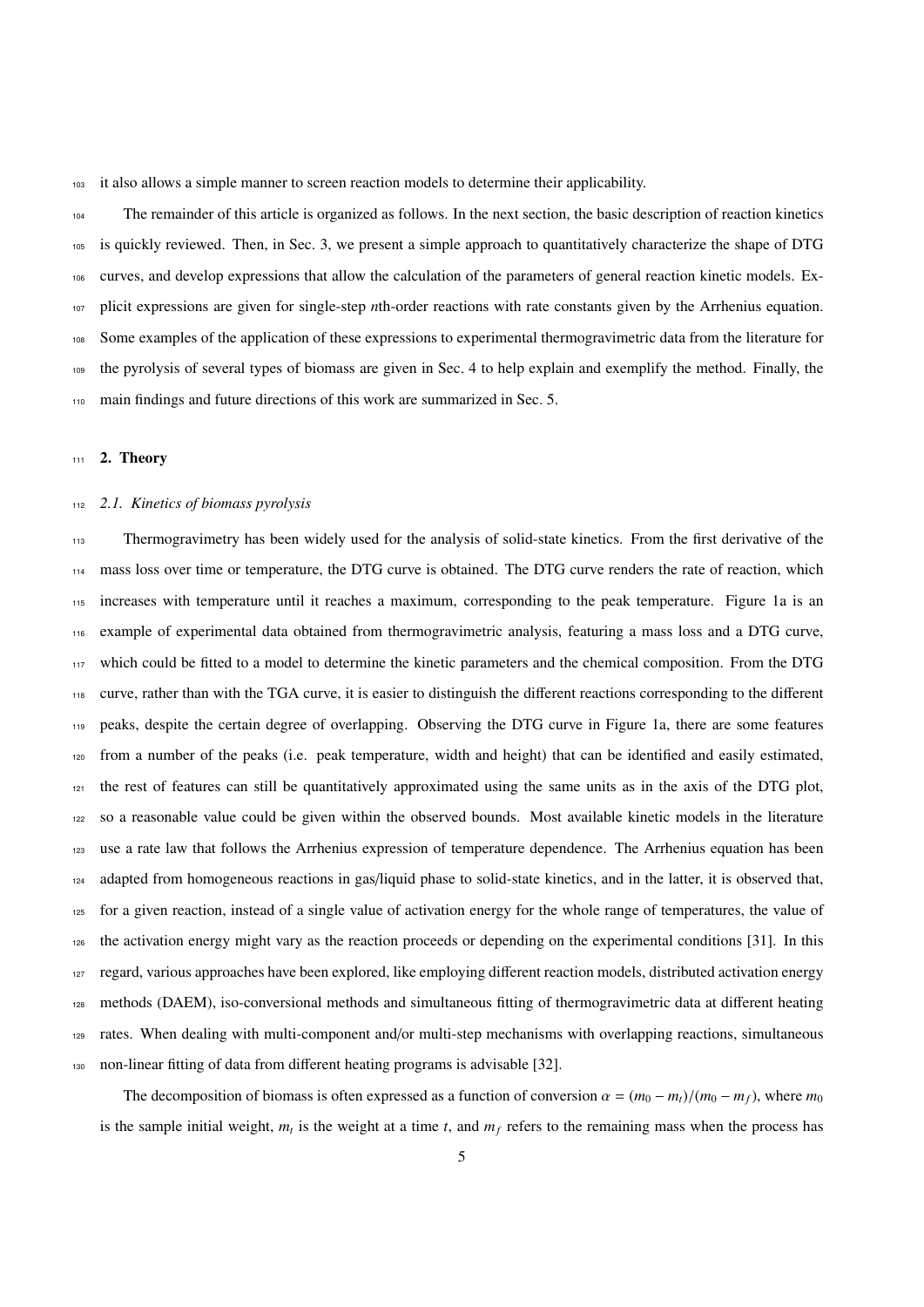finished. The rate law of biomass pyrolysis is assumed to have the form

$$
\frac{d\alpha}{dt} = k(T) f(\alpha),\tag{1}
$$

131 where  $d\alpha/dt$  is the reaction rate,  $f(\alpha)$  represents the reaction model, *T* is the biomass temperature, and  $k(T)$  is the <sup>132</sup> rate constant. In decomposition reactions that occur in a kinetically controlled regime, it is reasonable to assume that <sup>133</sup> the temperature of the biomass sample is uniform and equal to the temperature of the environment. Several reaction 134 models may be used [35], for a first order reaction model, the rate of reaction depends only on the temperature and 135 the amount of remaining unreacted sample  $(1 - \alpha)$ .

TG analysis is usually performed with small samples of up to 20 mg and a particle size no larger than  $100 \mu m$  [5]. In the TG analyzer, the temperature of the reaction environment can be set constant in order to perform isothermal analysis or set into a dynamic mode, usually consisting of a constant heating rate of up to 100 K min−<sup>1</sup> [36]. For non-isothermal analysis at a constant heating rate, the temperature varies with time according to

$$
T = \beta t + T_0 \tag{2}
$$

where  $\beta$  is the heating rate, and  $T_0$  is the temperature of the biomass at the beginning of the process, usually at room temperature. The change of mass with respect to temperature is given by

$$
\frac{d\alpha}{dT} = \frac{1}{\beta}k(T)f(\alpha). \tag{3}
$$

For non-isothermal TGA experiments we need to fit the experimental data to a model in order to get the kinetic parameters, the fitting method is based on the least squares minimization of the difference between the experimental and calculated data. To calculate the reaction rate, we integrate Eq. (3):

$$
g(\alpha) = \frac{A}{\beta} \bar{p}(T) \tag{4}
$$

where *A* is a temperature independent parameter in the expression for the rate constant, and the functions  $g(\alpha)$  and  $\bar{p}(T)$  are defined as

$$
g(\alpha) = \int_0^{\alpha} \frac{d\alpha'}{f(\alpha')}
$$
 (5)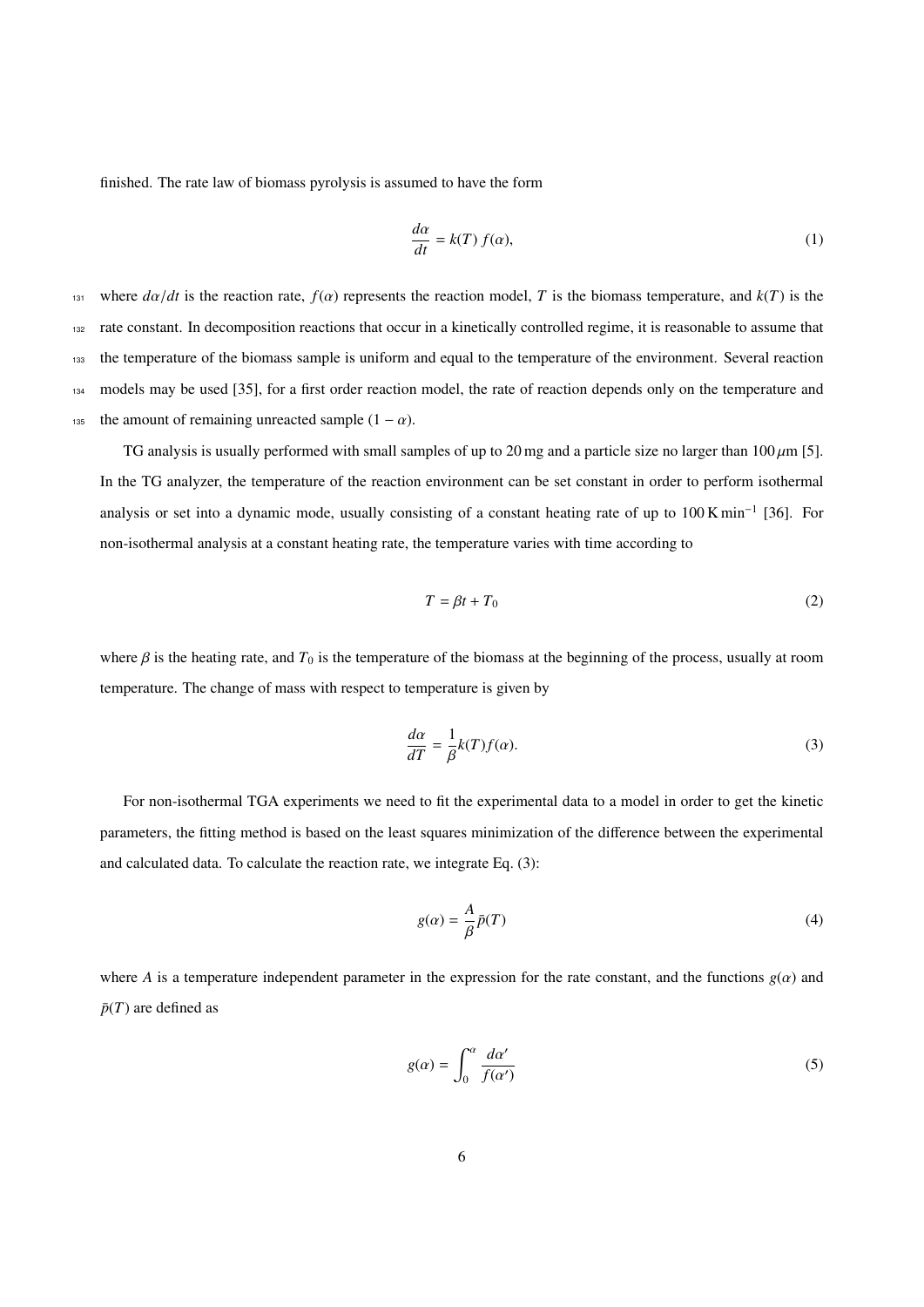and

$$
\bar{p}(T) = \frac{1}{A} \int_{T_0}^{T} dT' k(T') \tag{6}
$$

136 In general, the integral  $\bar{p}(T)$  cannot be evaluated analytically and must be approximated or determined numerically.

<sup>137</sup> In this section, the Arrhenius equation and its integration has been reviewed in order to help introduce the analytical <sup>138</sup> relations between the DTG peak shape and kinetics, presented in the following section.

#### <sup>139</sup> 3. Linking peak shape and reaction kinetics

140 Key features that characterize the shape of a peak in a DTG curve are the location of the peak  $T_p$ , the height of <sup>141</sup> the peak *Hp*, the width from the center to the left of the peak *W*−, and from the center to the right of the peak *W*<sup>+</sup> at 142 a fraction  $\theta$  of its height (see Figure 1b). Given these quantitative measures, the peak can be accurately represented <sup>143</sup> mathematically by the exponential-Gaussian hybrid (EGH) model [37], which is defined as

$$
\alpha'_{EGH}(T) = \begin{cases} H_p \exp\left(-\frac{(T-T_p)^2}{2\sigma^2 + \tau(T-T_p)}\right) & \text{if } 2\sigma^2 + \tau(T-T_p) > 0\\ 0 & \text{if } 2\sigma^2 + \tau(T-T_p) \le 0 \end{cases}
$$
(7)

<sup>144</sup> This model was originally developed to deconvolve the wide variety of peak shapes that occur in chromatography 145 experiments. The parameters  $\sigma$  and  $\tau$  are related to the widths *W*<sub>−</sub> and *W*<sub>+</sub> as

$$
\sigma^2 = -\frac{W_+ W_-}{2 \ln \theta} \tag{8}
$$

$$
\tau = -\frac{W_+ - W_-}{\ln \theta}.\tag{9}
$$

146 For a symmetric peak,  $W_+ = W_-, \tau = 0$ , and the EGH model reduces to a Gaussian peak model; in this case, the full width at half maximum (FWHM) is equal to  $2(2 \ln 2)^{1/2} \sigma \approx 2.35\sigma$ , where  $\sigma$  would be the equivalent to the standard 148 deviation of a Gaussian distribution with the same curvature at the peak. In the EGH model, the value of  $\sigma$  depends <sup>149</sup> on the chosen height fraction of the peak, according to Eq. (8). When *W*<sup>−</sup> is larger than W+, the curve is skewed to 150 the left, and  $\tau$  is negative.

In order to relate the characteristics of the peak shape to the parameters of a reaction kinetics model, we perform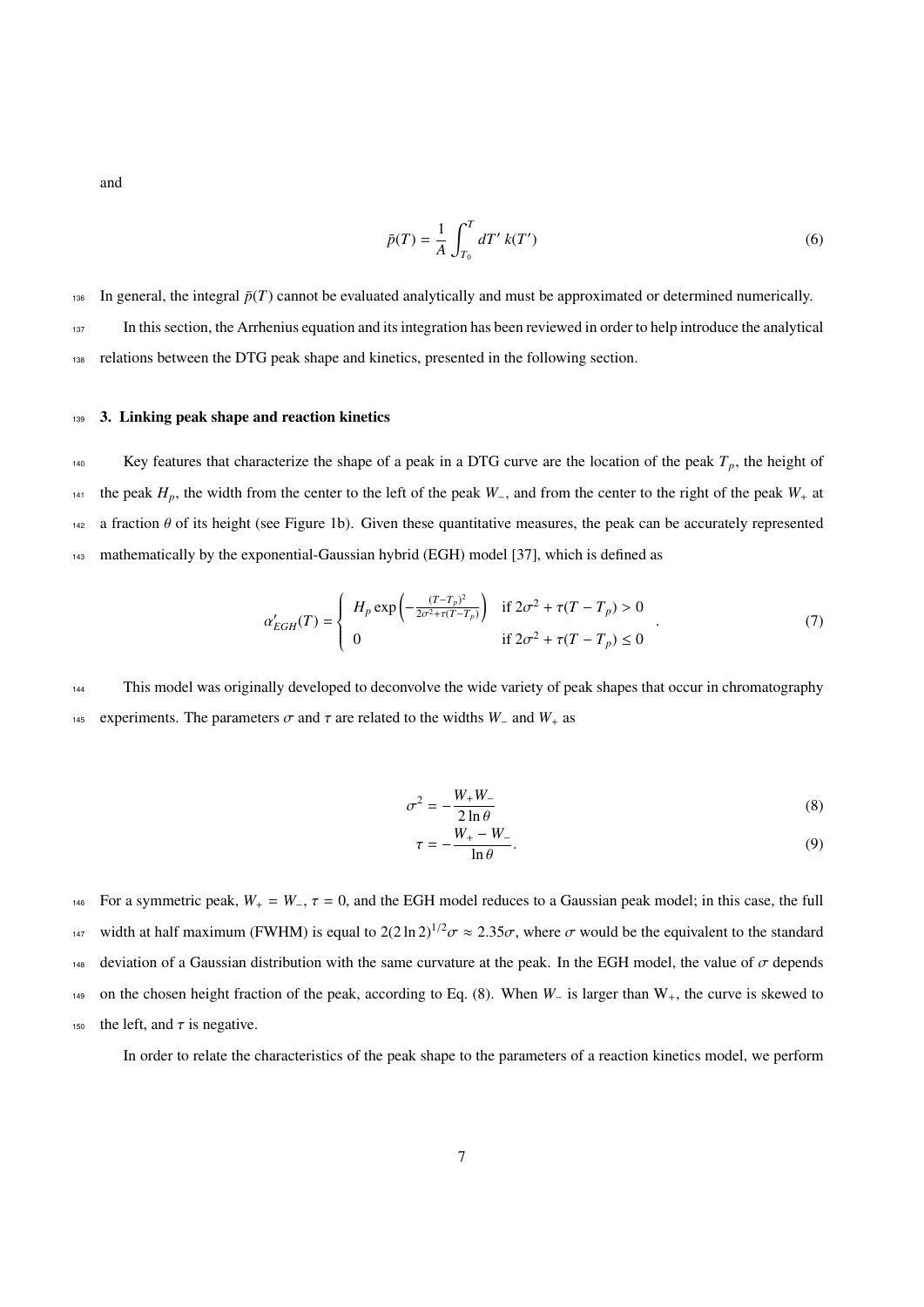a Taylor series expansion of the natural logarithm of the reaction rate  $\ln \alpha'(T)$  around the peak temperature  $T_p$ 

$$
\ln \alpha'(T) \approx [\ln \alpha'(T_p)] + \frac{1}{2} [\ln \alpha'(T_p)]''(T - T_p)^2 + \frac{1}{3!} [\ln \alpha'(T_p)]'''(T - T_p)^3 + \cdots,
$$
\n(10)

and compare this to the corresponding Taylor series expansion of the exponential-Gaussian hybrid  $\ln \alpha'_{EGH}(T)$ 

$$
\ln \alpha'_{EGH}(T) \approx \ln H_p - \frac{(T - T_p)^2}{2\sigma^2} + \frac{\tau}{4\sigma^4} (T - T_p)^3 + \cdots
$$
 (11)

Matching the expressions order by order, we obtain a set of relationships between the derivatives of the reaction rate at the peak temperature and the parameters that characterize the shape of the peak:

$$
\ln \alpha'(T_p) = \ln H_p \tag{12}
$$

$$
[\ln \alpha'(T_p)]' = 0 \tag{13}
$$

$$
[\ln \alpha'(T_p)]'' = -\sigma^{-2} \tag{14}
$$

$$
[\ln \alpha'(T_p)]''' = \frac{3}{2} \frac{\tau}{\sigma^4}.
$$
\n(15)

<sup>151</sup> The conversion at the peak temperature can be determined from the relation

$$
g(\alpha_p) = \frac{A}{\beta} \bar{p}(T_p). \tag{16}
$$

<sup>152</sup> Equations (12)–(16) provide the required constraints on the parameters of the reaction kinetics that need to be satisfied <sup>153</sup> in order to reproduce the peak height  $H_p$ , the peak temperature  $T_p$ , the width of the peak  $\sigma$ , the peak skewness  $\tau$ , and 154 peak conversion  $\alpha_p$ , respectively.

 Figure 2 compares the Gaussian, EGH, and *n*-order reaction kinetics models for the same peak temperatures and <sup>156</sup> same values of  $\sigma$  to show the difference between the skewness of the Gaussian and the Arrhenius curves, displaying the latter an asymmetric peak, and how good the EGH model can reproduce both models. The skewness to the left of the Arrhenius DTG curve is common in non-isothermal reactions where the reaction rate increases with time until the unreacted mass is too small to keep increasing and drops, and a skewness to the right would be characteristic of isothermal conditions [38].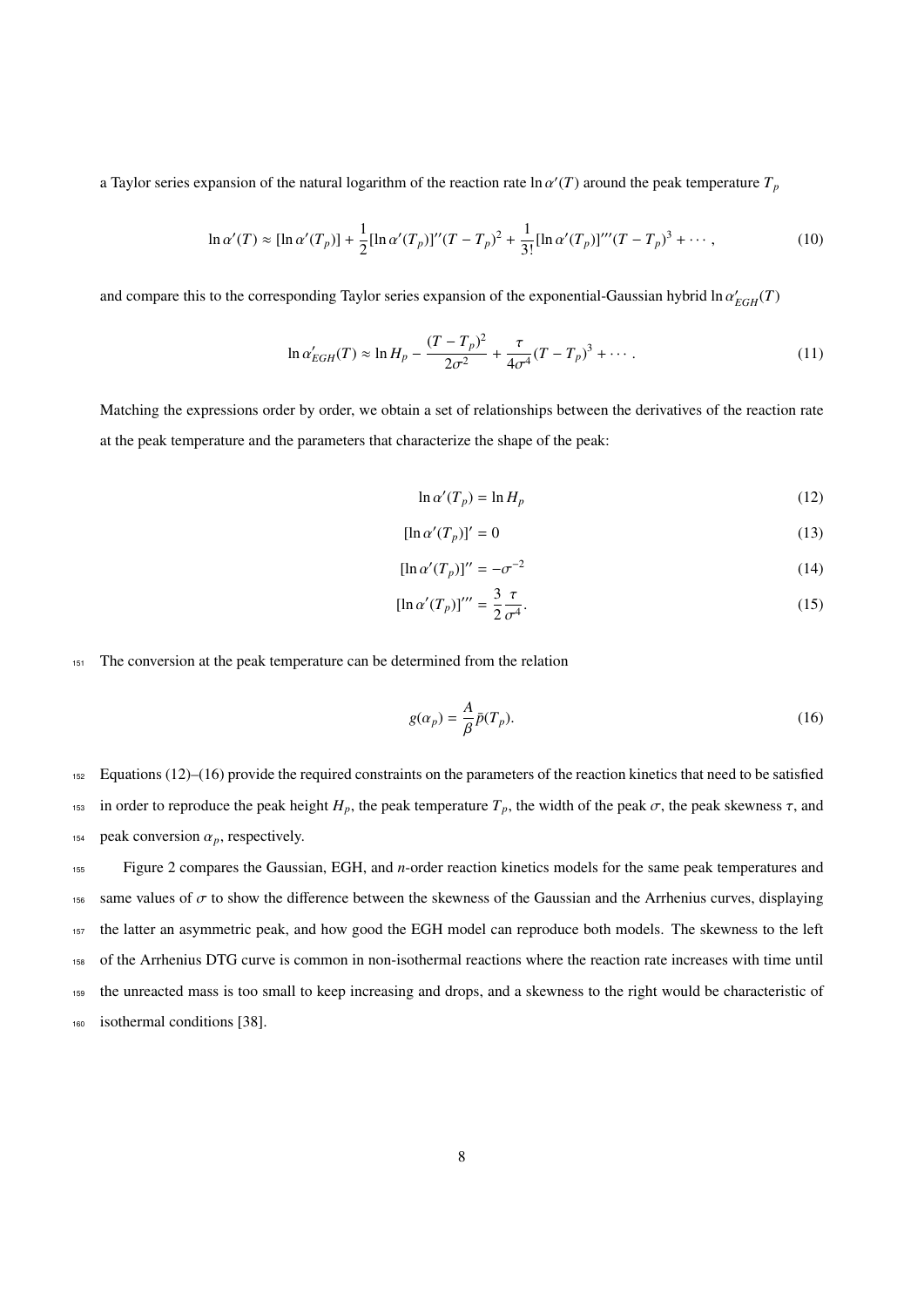The derivatives in Eq. (10) can be calculated for a given choice of rate constant  $k(T)$  and reaction model  $f(\alpha)$ ,

$$
\ln \alpha'(T_p) = \ln k(T_p) + \ln f(\alpha_p) \tag{17}
$$

$$
[\ln \alpha'(T_p)]' = [\ln k(T_p)]' + [\ln f(\alpha_p)]'\alpha'(T_p)
$$
\n(18)

$$
[\ln \alpha'(T_p)]'' = [\ln k(T_p)]'' + [\ln f(\alpha_p)]''[\alpha'(T_p)]^2
$$
\n(19)

$$
[\ln \alpha'(T_p)]''' = [\ln k(T_p)]''' + \sigma^{-2}[\ln k(T_p)]' + [\ln f(\alpha_p)]'''[\alpha'(T_p)]^3.
$$
 (20)

161 The relationships presented up to this point are general and valid for any expression of  $k(T)$  and  $f(\alpha)$ .

## <sup>162</sup> *3.1. nth-order reaction model*

<sup>163</sup> In this section, we focus our attention to reaction models of the general form

$$
f(\alpha) = (1 - \alpha)^n,\tag{21}
$$

where *n* is the order of the reaction. The integral of the *n*th order reaction model is

$$
g(\alpha) = [(1 - \alpha)^{1 - n} - 1]/(n - 1)
$$
\n(22)

Using this in Eq. (4) gives the conversion as an explicit function of the temperature

$$
\alpha = 1 - \left[1 + (n-1)\frac{A}{\beta}\bar{p}(T)\right]^{-1/(n-1)}
$$
\n(23)

The corresponding expressions for the derivatives of the rate of reaction assuming an *n*th-order reaction model are

$$
\ln \alpha'(T_p) = [\ln \bar{k}(T_p)]' - \frac{n}{n-1} \ln \left( 1 + (n-1)\frac{A}{\beta} \bar{p}(T_p) \right) = \ln H
$$
 (24)

$$
[\ln \alpha'(T_p)]' = [\ln \bar{k}(T_p)]' - n \frac{A}{\beta} \bar{k}(T_p) \left[ 1 + (n-1) \frac{A}{\beta} \bar{p}(T_p) \right]^{-1} = 0
$$
\n(25)

$$
[\ln \alpha'(T_p)]'' = [\ln \bar{k}(T_p)]'' - \frac{1}{n} \{[\ln \bar{k}(T_p)]'\}^2 = -\sigma^{-2}
$$
\n(26)

$$
[\ln \alpha'(T_p)]''' = [\ln \bar{k}(T_p)]''' - [\ln \bar{k}(T_p)]'' [\ln \bar{k}(T_p)]' + \frac{n-2}{n^2} \{[\ln \bar{k}(T_p)]'\}^3 = \frac{3}{2} \frac{\tau}{\sigma^4}
$$
(27)

$$
\alpha_p = 1 - \left[ 1 + (n-1) \frac{A}{\beta} \bar{p}(T_p) \right]^{-1/(n-1)}
$$
\n(28)

<sup>164</sup> Equation (24) is related to the height of the peak, Eq. (25) is related to the position of the peak, Eqs. (26) and (27)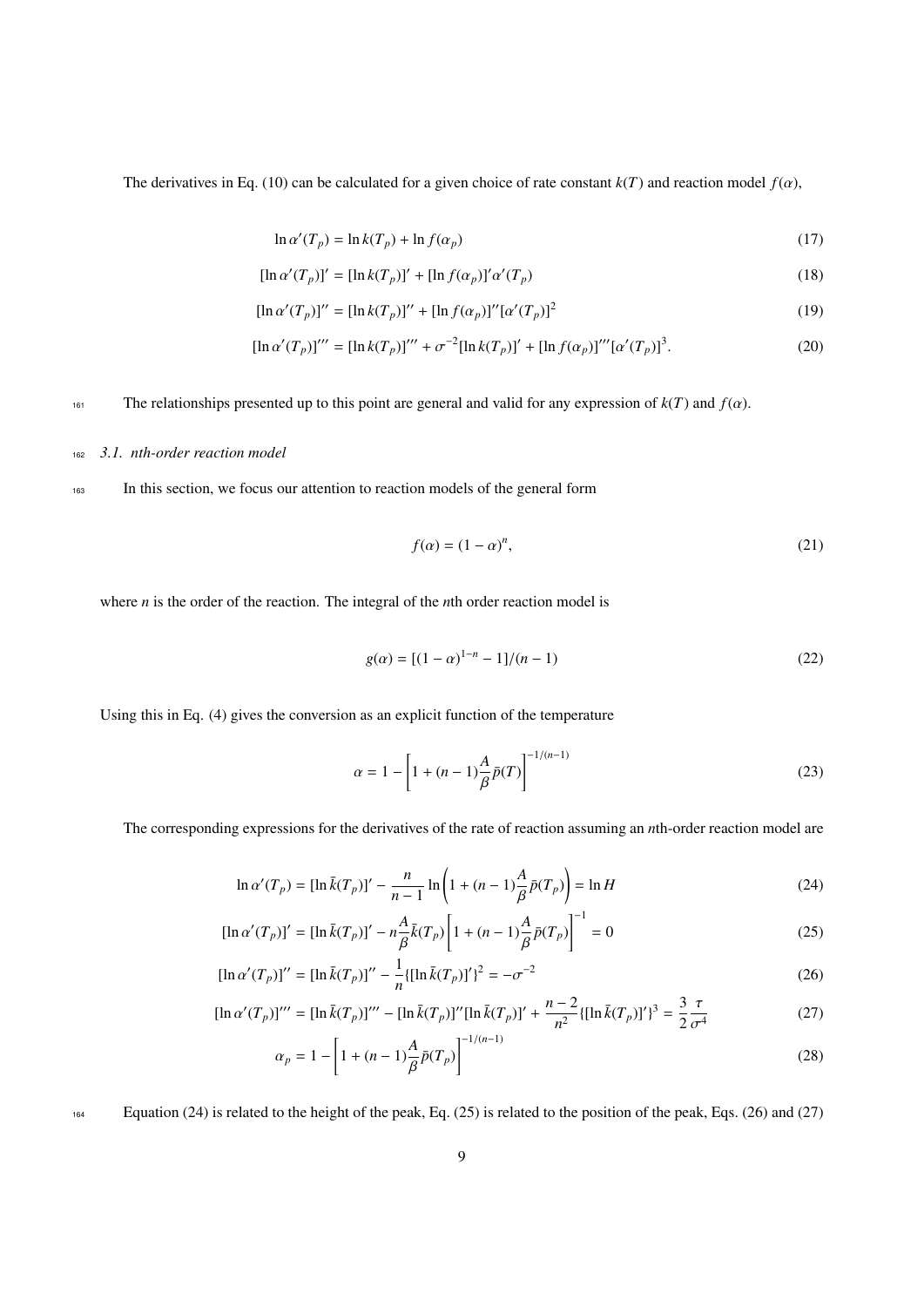<sup>165</sup> can be used in Eqs. (14) and (15) to obtain expressions for  $\sigma$  and  $\tau$ . Equation (28) gives the conversion at  $T_p$ , which 166 might be useful to identify the best reaction model or, in the case of *n*th-order reaction models, the order of reaction <sup>167</sup> [39].

<sup>168</sup> The expressions derived up to this point, are general expressions that could be applied to any rate constant for an <sup>169</sup> *n*th-order reaction model. Below we specialize to the case where the rate constant is given by the Arrhenius equation.

<sup>170</sup> *3.1.1. Arrhenius rate constant*

171 One common expression for the rate constant  $k(T)$  is the Arrhenius equation

$$
k(T) = A e^{-E/(RT)} \tag{29}
$$

where *A* is the pre-exponential factor, *E* is the activation energy, and *R* is the universal gas constant. The corresponding derivatives are

$$
\ln \bar{k}(T) = -\frac{T_E}{T}
$$

$$
[\ln \bar{k}(T)]' = \frac{T_E}{T^2}
$$

$$
[\ln \bar{k}(T)]'' = -2\frac{T_E}{T^3}
$$

$$
[\ln \bar{k}(T)]''' = 6\frac{T_E}{T^4}.
$$

172 where  $T_E = E/R$ .

The resulting expressions for the peak width and peak asymmetry parameters for *n*th-order reactions are

$$
\sigma = n^{1/2} \frac{T_p^2}{T_E} \left( 1 + 2n \frac{T_p}{T_E} \right)^{-\frac{1}{2}}
$$
\n(30)

$$
\tau = \frac{2}{3}(n-2)\frac{T_p^2}{T_E} \left[ 1 + 2n \left( \frac{T_p}{T_E} \right) \right]^{-2} \left[ 1 + \frac{2n^2}{n-2} \left( \frac{T_p}{T_E} \right) + \frac{6n^2}{n-2} \left( \frac{T_p}{T_E} \right)^2 \right] \tag{31}
$$

 It is interesting to note that the peak width and asymmetry for this reaction kinetics model are dictated by the activation energy and the order of the reaction; they are independent of the pre-exponential factor of the Arrhenius equation. The  $T_p$  ranges for hemicellulose, cellulose and lignin will be located within the decomposition ranges already given in Sec. 1, and accordingly to the given ranges of typical activation energies of biomass pyrolysis [40],  $T_E$  would vary for hemicellulose between 9622 and 13952 K, cellulose between 2345 and 34400 K, and lignin between 2165 and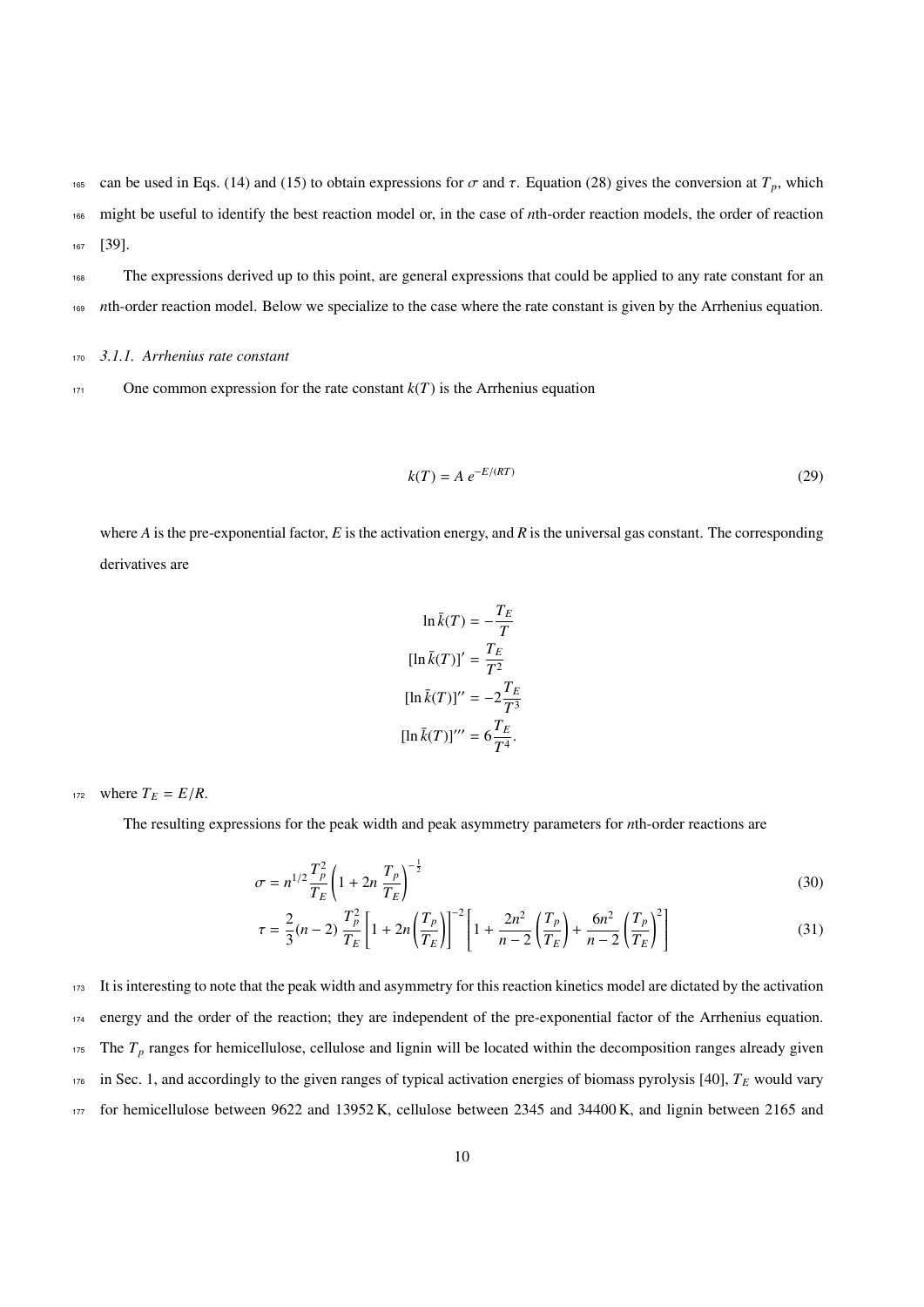## 178 7818 K.

From knowledge of *E* and *n*, the pre-exponential factor can be determined from Eq. (25), which leads to

$$
A = \beta \frac{1}{n} \left( \frac{T_E}{T_p^2} \right) e^{T_E/T_p} \left[ 1 - \frac{(n-1)}{n} \left( \frac{T_E}{T_p^2} \right) e^{T_E/T_p} \bar{p}(T_p) \right]^{-1}.
$$
 (32)

<sup>179</sup> From this expression it can also be observed that the pre-exponential factor carries the effect of the heating rate. The height of the DTG peak can be determined from Eq. (24)

$$
H = \frac{A}{\beta} e^{-T_E/T_p} \left[ 1 + (n-1) \frac{A}{\beta} \bar{p}(T_p) \right]^{-n/(n-1)}.
$$
 (33)

<sup>180</sup> Figure 3 shows how good the curve characteristics of the EGH model translate into the Arrhenius *n*th-order model 181 for a range of given values of  $\sigma$  and  $\tau$ . As an example of application, the program used to generate this figure can 182 be found as a supplementary material. Both curves are fitted at half height and at that point they perfectly match, <sup>183</sup> however, they slightly differ at the base of the curve. Figure 4 shows a comparison, using the EGH model, of three <sup>184</sup> different values of  $\tau$  for a given value of  $T_p$ ,  $\sigma$ , height and heating rate, and it reflects how the value of  $\tau$  is related to 185 the skewness of the curve, the more negative is  $\tau$ , the more skewed is the curve; the chosen values of  $\tau$  are negative <sup>186</sup> representing a curve skewness to the left. Figure 5 shows in which way the EGH parameters translate into the *n*th-187 order Arrhenius ones (*n*, *E*, and *A*), for given values of heating rate,  $T_p$  and  $\sigma$ , and changing values of  $\tau$ ; the three  $188$  kinetic parameters decrease with a more negative  $\tau$ , meaning that the values of the kinetic parameters decrease as the <sup>189</sup> curve is more skewed to the left.

## <sup>190</sup> *3.1.2. Estimation of the biomass relative composition for nth-order*

The fraction of each component that can be determined from a DTG curve is their corresponding contribution to the volatiles released. The height of the peaks is related to the component fractions, for a *<sup>d</sup>*α/*dT* peak, according to

$$
x = H \frac{\beta}{A} e^{T_E/T_p} \left[ 1 + (n-1) \frac{A}{\beta} \bar{p}(T_p) \right]^{-n/(1-n)}
$$
(34)

<sup>191</sup> In this section, mathematical relationships have been given between parameters that characterize the shape of a peak <sup>192</sup> in a DTG curve and the parameters of an *n*-order reaction kinetics model. In Sec. 3.2, we adapt the found relationships <sup>193</sup> for a first order reaction model.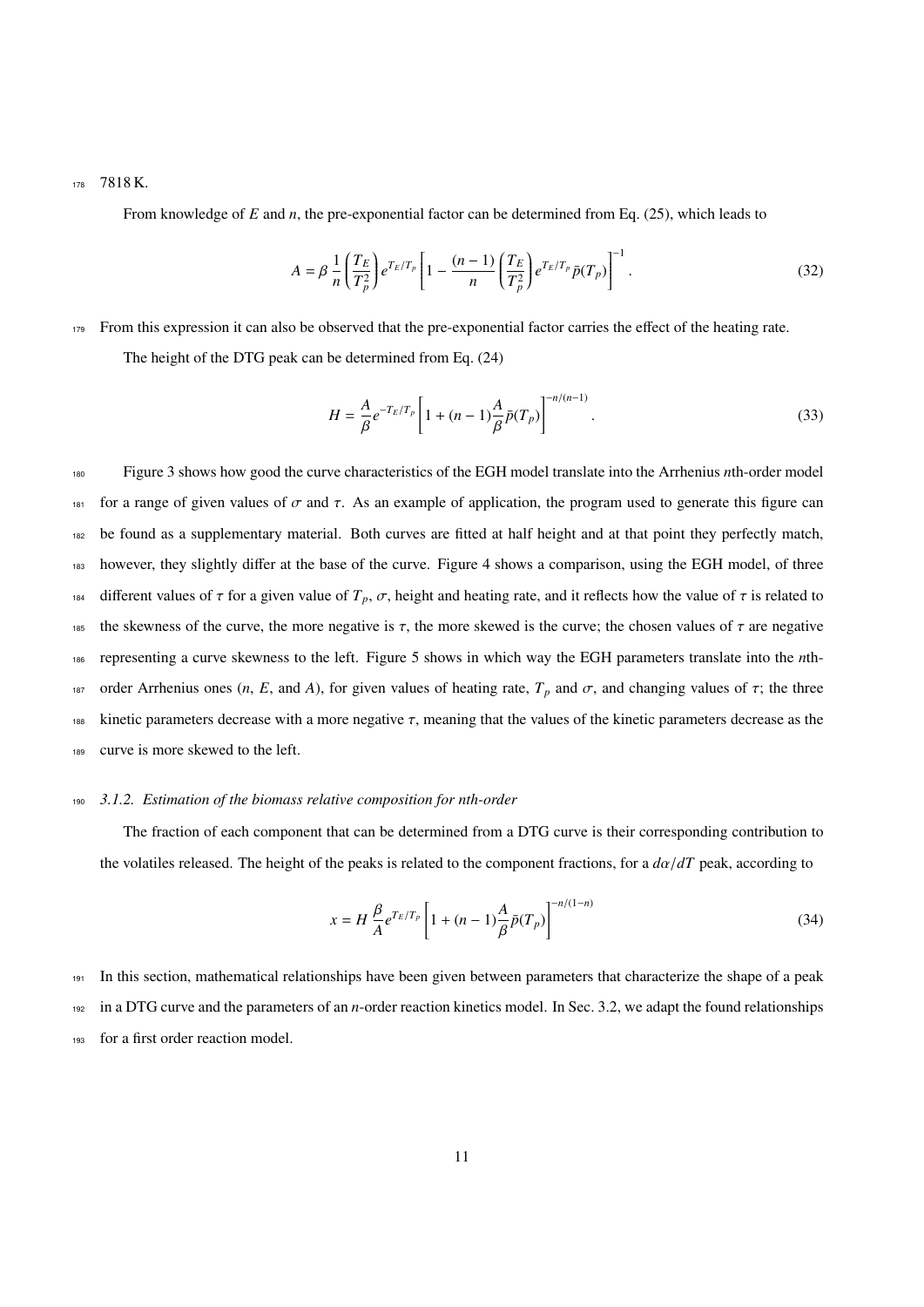## <sup>194</sup> *3.2. First-order reaction model and Arrhenius rate constant*

For a first-order reaction model,  $n = 1$ , and  $f(\alpha) = (1 - \alpha)$ . The expressions for  $\sigma$ ,  $\tau$ , and the pre-exponential factor found for *n*th-order given in Sec. 3.1 simplify to

$$
\sigma \approx \frac{T_p^2}{T_E} \tag{35}
$$

$$
\tau \approx -\frac{2}{3} \frac{T_p^2}{T_E} \tag{36}
$$

$$
A = \beta \frac{T_E}{T_p^2} e^{T_E/T_p}.
$$
\n(37)

<sup>195</sup> It is worth noting that this expression for the pre-exponential factor is the same as in Kissinger method [41, 42] with

<sup>196</sup> its corresponding form.

Assuming an Arrhenius rate constant, the integral  $\bar{p}(T)$  in Eq. (4) would be defined as  $\bar{p}(T) = T_E p(T_E/T)$ , where

$$
p(y) = -\int_{y}^{T_E/T_0} dy \frac{e^{-y}}{y^2}.
$$
 (38)

For first order, the integral in Eq. (22) is now modified to  $g(\alpha) = -ln(1-\alpha)$ , therefore the expression for conversion is

$$
(1 - \alpha) = \exp\left[-\left(-\frac{T_E}{T_p}\right)^2 e^{T_E/T_p} p(T_E/T)\right]
$$
\n(39)

Incorporating this expression, as well as the Arrhenius rate constant and the expressions found for σ and *<sup>A</sup>* into Eq. (3), we obtain the following integrated form of the reation rate, which is for a first order reaction model using an Arrhenius reaction rate

$$
\frac{d\alpha}{dT} = -\exp\left[\frac{T_p}{\sigma} - \frac{T_p^2}{\sigma T} - \left(\frac{T_p}{\sigma}\right)^2 e^{T_p/\sigma} p(T_E/T)\right] \sigma^{-1}
$$
\n(40)

The parameters for the peak shape can be converted to the parameters for the kinetics model with Eq. (41) and Eq. (42):

$$
E = R \frac{T_p^2}{\sigma} \tag{41}
$$

$$
A = \frac{\beta}{\sigma} e^{T_p/\sigma} \tag{42}
$$

197 According to these expressions, *E* and *A* are inversely proportional to  $\sigma$ , and their values increase with increasing  $T_p$ .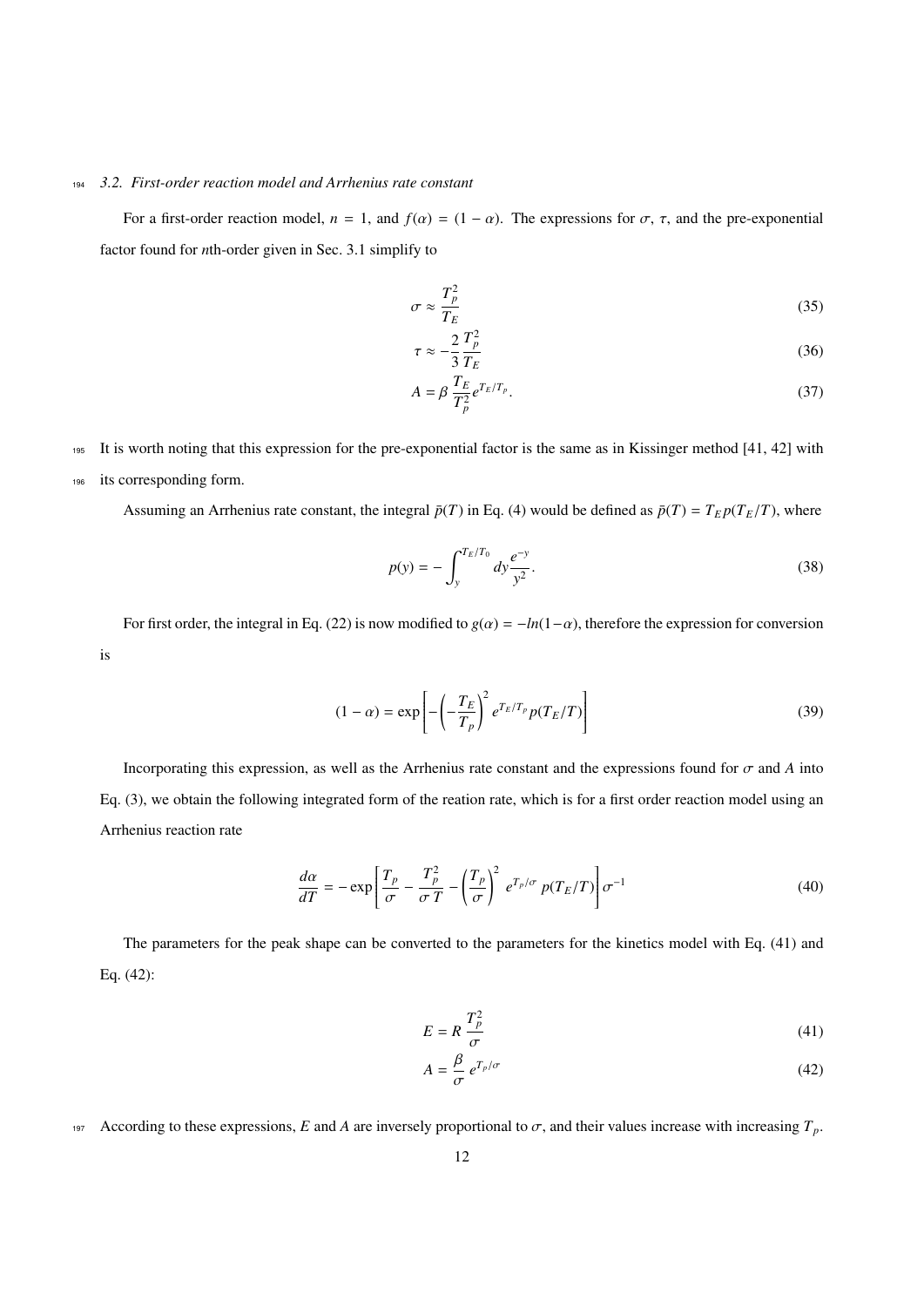The height of the peak is particularly useful when dealing with multi-component mechanisms, as explained in Sec. 3.2.1. The height of the peak is found when  $T = T_p$ :

$$
H_{p,i} = \exp\left[-\left(\frac{T_{p,i}}{\sigma}\right)^2 e^{T_{p,i}/\sigma_i} p(T_E/T_{p,i})\right] x_i \beta \sigma_i^{-1}
$$
\n(43)

#### <sup>198</sup> *3.2.1. Estimation of the biomass relative composition for first order*

The relative contribution of cellulose, hemicellulose, and lignin to the volatile yield can be estimated from the peak heights  $H_p$  of a DTG curve. For a multi-component kinetic mechanism, the total decomposition of the biomass is a sum of the decomposition of its components

$$
\frac{d\alpha}{dt} = \sum_{i=1}^{n} x_i \frac{d\alpha_i}{dt} \tag{44}
$$

where  $x_i$  is the fraction of component *i*. From the height equation, Eq. (43), the component fraction is given by

$$
x_i = \frac{H_{p,i} \sigma_i}{\beta \exp\left[-\left(\frac{T_{p,i}}{\sigma_i}\right)^2 e^{T_{p,i}/\sigma_i} p(T_{E,i}/T)\right]}
$$
(45)

<sup>199</sup> If fitting the experimental data, the composition calculated can be used as an initial estimation for the components <sup>200</sup> fractions, to be optimized along with the values of  $T_p$  and  $\sigma$ .

## <sup>201</sup> *3.3. Kinetic analysis of experimental data from di*ff*erent heating rates*

Thermogravimetric data from the same biomass sample, will have different peak positions depending on the heating rate. When considering the decomposition of a single component, the kinetic parameters, in principle, could be calculated by adapting the methodology presented previously to deal with different heating rates, by equating the expression for the pre-exponential factor, found in Eq. (32) for an *n*th-order reaction, from two different heating rates

$$
-\ln\frac{\beta}{\beta^*} = \frac{T_E}{T_p^*} \left(\frac{T_p^*}{T_p} - 1\right) + 2\ln\left(\frac{T_p^*}{T_p}\right) \tag{46}
$$

and a simplified form with only peak shape parameters for first-order

$$
-\ln\frac{\beta}{\beta^*} = \frac{T_p^*}{\sigma^*} \left(\frac{T_p^*}{T_p} - 1\right) + 2\ln\left(\frac{T_p^*}{T_p}\right) \tag{47}
$$

<sup>202</sup> where the asterisk corresponds to parameters of the reference conditions. Ideally, given a single peak, for each pair of <sup>203</sup> heating rates, the same activation energy should be found, an example of the application of this equation is given in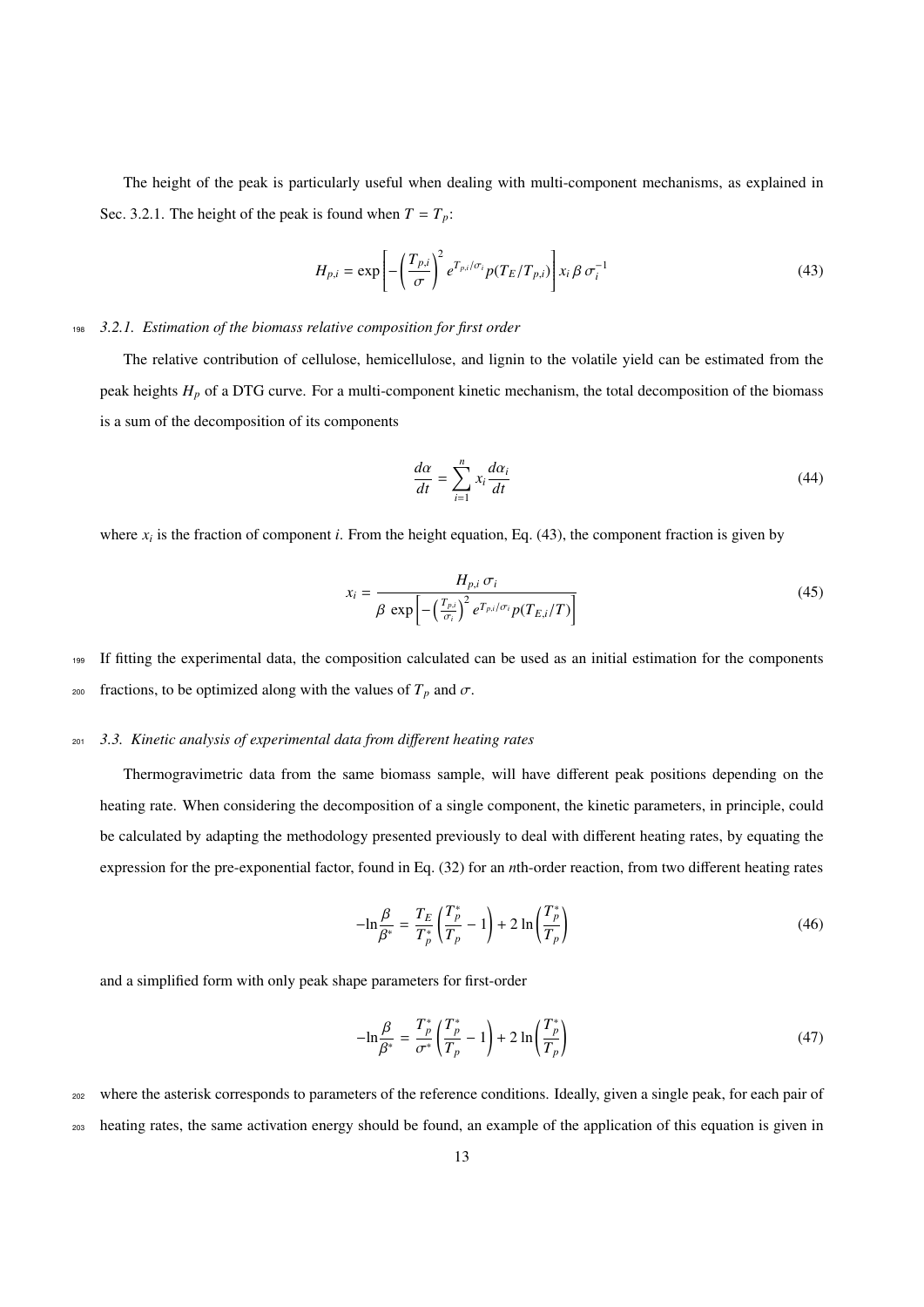<sup>204</sup> Sec. 4.2.1.

#### <sup>205</sup> 4. Results and Discussion

 To illustrate the utility of the expressions developed in the previous sections, specific examples of the kinetic analysis of thermogravimetric data from biomass pyrolysis are provided, where the reactions are assumed to proceed with an Arrhenius rate constant and to be either a first-order or *n*th-order model. In Sec. 4.1, experimental data from a single heating rate experiment are analyzed, and, in Sec. 4.2, data from several heating rates are evaluated simultaneously. For both cases, the biomass is initially treated as a single component (e.g., pure cellulose). Then it is <sup>211</sup> considered to be a combination of its main chemical components (i.e. hemicellulose, cellulose and lignin).

#### <sup>212</sup> *4.1. Kinetic analysis of experimental data from a single heating rate*

## <sup>213</sup> *4.1.1. Single-component mechanism*

Experimental TGA data of cellulose pyrolysis at  $10 \text{ K min}^{-1}$  [34] has been used as an example of kinetic analysis <sup>215</sup> by directly calculating the kinetic parameters from only the measurable features of the peak shape, without the need of <sup>216</sup> performing a fit. The shape parameters are measured on the DTG curve of conversion versus temperature, which area 217 is one, therefore  $T_p$ ,  $\sigma$ ,  $\tau$ , and height and conversion at the  $T_p$  are quantitatively estimated. The kinetic parameters <sup>218</sup> for a first order reaction with an Arrhenius rate constant are *E* and *A*, and for an *n*th-order reaction model are *E*, *A*, <sup>219</sup> and *n*. The number of peak shape parameters to be measured depends on the number of kinetic parameters to be 220 calculated for the chosen reaction model. For the peak in Figure 6, the observed shape parameters are  $T_p = 632.4 \text{ K}$ , *w*<sup>−</sup> = 22.9 K,  $W_+$  = 15.6 K,  $H = 0.024 \text{ K}^{-1}$  and  $\alpha = 0.616$ ; the corresponding values of  $\sigma$  and  $\tau$  are 16.0 K and  $222 - 10.4$  K, respectively.

<sup>223</sup> Assuming a first-order reaction model, Eqs. (41) and (42) are used to directly calculate the values of the kinetic parameters, resulting in  $E = 206.3 \text{ kJ} \text{ mol}^{-1}$  and  $A = 1.2 \times 10^{15} \text{ s}^{-1}$ , similar to the literature values of  $E = 237 \text{ kJ} \text{ mol}^{-1}$ 224 and  $A = 1 \times 10^{18} \text{ s}^{-1}$  [34]. In this case, the shape parameters that are constrained are  $T_p$  and  $\sigma$ . Assuming an *n*th-<sup>226</sup> order reaction model, Eqs. (28), (30), (31), (32), and (33) can be used to calculate the kinetic parameters. Each <sup>227</sup> expression constrains one of the measurable parameters, but in this case only three of the expressions are needed in <sup>228</sup> order to calculate *E*, *A*, and *n*. In this example, we choose to constrain  $T_p$ ,  $\sigma$ , and  $\tau$ , and, consequently, we obtain  $E = 194.9 \text{ kJ} \text{ mol}^{-1}$ ,  $A = 1.3 \times 10^{14} \text{ s}^{-1}$ , and  $n = 0.94$ . Calculating the height ( $H_p = 0.024 \text{ K}^{-1}$ ) and conversion  $\alpha = 0.625$ ) from the resulting kinetic values, it can be noticed that the resulting height coincides with the measured  $_{231}$  one, but the conversion is slightly bigger than observed, which makes sense if we compare it with the given range of <sup>232</sup> conversion values for a first-order reaction model [39] and we see that our resulting order of reaction is slightly smaller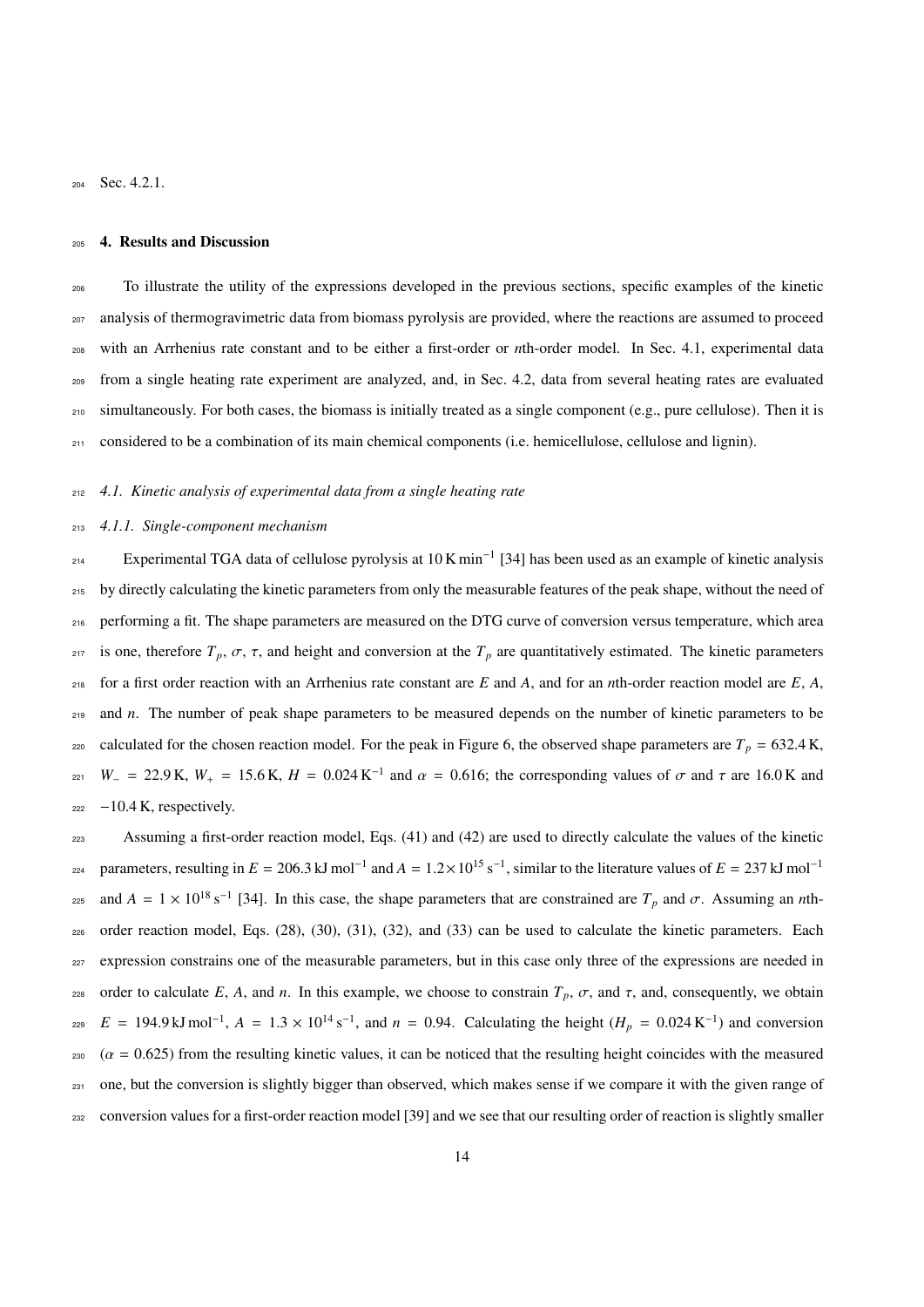<sup>233</sup> than one, and conversion at the peak is slightly bigger than the literature value. The height and conversion could  $234$  have also been used to calculate the kinetic parameters, instead of σ and τ; the only difference is which observable <sup>235</sup> characteristics of the peak shape we want to predict with more accuracy.

#### <sup>236</sup> *4.1.2. Multi-component mechanism*

Experimental thermogravimetric data of beech wood pyrolysis at 5 K min−<sup>1</sup> [15] were used as an example of for the deconvolution of a multi-component system in order to determine not only the reaction kinetics, but also the composition of the sample. The fitting procedure of a DTG curve consists of performing a least-squares minimization of the difference between the experimental and predicted rate of mass loss:

$$
\text{O.F.} = \sum_{k=1}^{n} \left[ \left( \frac{d\alpha}{dT} \right)_{calc} - \left( \frac{d\alpha}{dT} \right)_{exp} \right]^2 \tag{48}
$$

$$
\left(\frac{d\alpha}{dT}\right)_{calc} = \sum_{i=1}^{3} x_i \frac{d\alpha_i}{dT}
$$
\n(49)

<sup>237</sup> For a first-order reaction model, the rate of reaction is calculated with Eq. (40) with respect to time. The input <sup>238</sup> values are the initial estimates for the parameters to adjust, determined by direct observation of the DTG curve, these parameters are the  $T_{p,i}$ ,  $\sigma_i$ , and  $H_{p,i}$ , where *i* denotes each component reaction. The biomass relative composition  $x_i$ 239 is estimated with Eq. (45), and the parameters to be optimized are  $T_{p,i}$ ,  $\sigma_i$ , and  $x_i$ . The resulting values of  $T_{p,i}$  and  $\sigma_i$ 240  $_{241}$  can be used in Eqs. (41) and (42) to obtain the values of activation energy and pre-exponential factor.

<sup>242</sup> The peak temperatures were allowed to vary in a range of 50 K from the selected temperature, this range depends <sup>243</sup> on how distinguishable the curve peaks are and their level of overlapping, in this case, for cellulose and hemicellulose, 244 their  $T_p$  was fairly identifiable but not so much for lignin. The  $\sigma$  was allowed to vary between 0.5 $\sigma$  and 1.5 $\sigma$ . <sup>245</sup> Individual bounds for a particular component can be specified, but yet, provided a good initial guess, the ones that <sup>246</sup> are clearly around the value given, will tend to remain there independently of the size of the range. The resulting <sup>247</sup> fit is shown in Figure 7, and the resulting kinetic parameters and composition in Table 1. For deconvolution with 248 the *n*th-order reaction model, the fit is done directly with the EGH model, setting the bounds for  $\tau$  and  $\sigma$  as (0.5 $\tau$ )  $_{249}$  to 1.5 $\tau$ ) and (0.5 $\sigma$  to 1.5 $\sigma$ ), respectively. In this case, the initial conditions are the resulting parameters found from <sup>250</sup> the deconvolution with a first-order reaction. The resulting kinetic parameters for the first-order reaction model are <sup>251</sup> similar to those reported in the literature, and the calculated kinetic parameters for the *n*th-order reaction model, which <sup>252</sup> can also be found in Table 1, are not far from the values determined for the first-order reaction.

<sup>253</sup> The determined relative contribution of the biomass components is between 34.6% and 41.2% hemicellulose, <sup>254</sup> between 45.8 and 55.7% cellulose and between 9.7 and 13% lignin. The reported composition, experimentally de-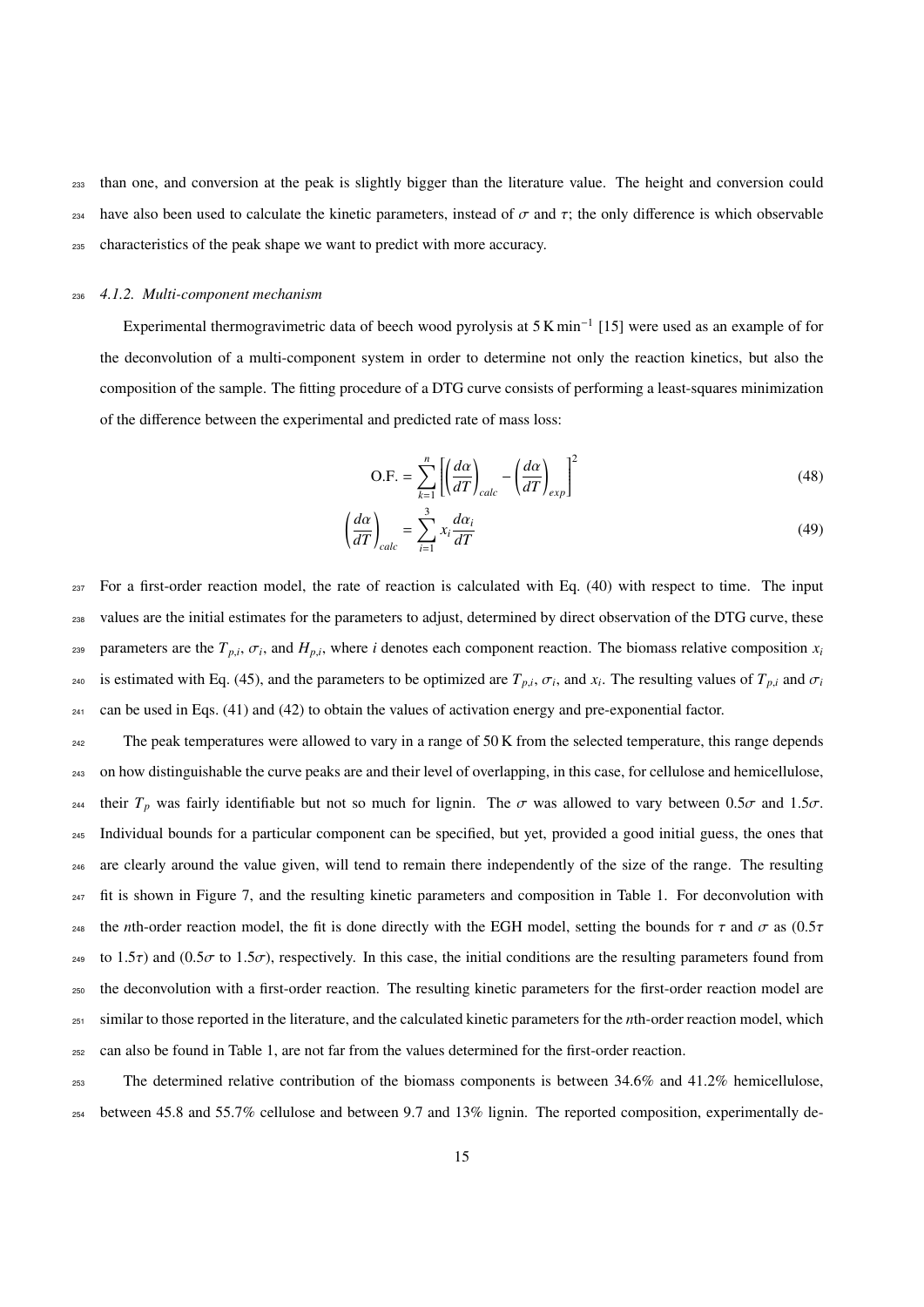|                                  | first-order          | $n$ th-order         | literature $[15]$    |
|----------------------------------|----------------------|----------------------|----------------------|
| $E_{HCE}$ / kJ mol <sup>-1</sup> | 97                   | 114.8                | 100                  |
| $A_{HCE}/s^{-1}$                 | $2.4 \times 10^{6}$  | $1.5 \times 10^{8}$  | $4.3 \times 10^{6}$  |
| $E_{CELL}/$ kJ mol <sup>-1</sup> | 231.5                | 191.5                | 236                  |
| $A_{CELL}/s^{-1}$                | $1.7 \times 10^{17}$ | $6.3 \times 10^{13}$ | $3.8 \times 10^{17}$ |
| $E_{LIG}$ / kJ mol <sup>-1</sup> | 45.9                 | 74.3                 | 46                   |
| $A_{LIG}$ / s <sup>-1</sup>      | 5.5                  | $1.5 \times 10^{3}$  | 4                    |
| $n_{HCE}$                        |                      | 1.3                  |                      |
| $n_{CELL}$                       |                      | 0.83                 |                      |
| $n_{LIG}$                        |                      | 1.2                  |                      |
|                                  | 0.011                | 0.005                |                      |

Table 1: Resulting kinetic parameters from deconvolution of beech wood as in Figure 7.

Table 2: Resulting kinetic parameters from simultaneous deconvolution of macadamia nutshell as in Figure 9.

|                                  | first-order          | $n$ th-order         | literature [45]                           |
|----------------------------------|----------------------|----------------------|-------------------------------------------|
| $E_{HCE}$ / kJ mol <sup>-1</sup> | 125.9                | 131.4                | $132.2 - 150.6$                           |
| $A_{HCE}/s^{-1}$                 | $1.9 \times 10^{9}$  | $6.6 \times 10^{9}$  | $2.9 \times 10^{9} - 1.8 \times 10^{11}$  |
| $E_{CELL}/$ kJ mol <sup>-1</sup> | 182.1                | 173.1                | $221.2 - 265.7$                           |
| $A_{CELL}/s^{-1}$                | $6.2 \times 10^{12}$ | $1.1 \times 10^{12}$ | $8.9 \times 10^{15} - 8.2 \times 10^{19}$ |
| $E_{LIG}$ / kJ mol <sup>-1</sup> | 59.2                 | 72.7                 | $62.8 - 74.5$                             |
| $A_{LIG}$ / s <sup>-1</sup>      | $1.3 \times 10^{2}$  | $1.9 \times 10^{3}$  | $2.7 \times 10^2 - 1 \times 10^4$         |
| $n_{HCE}$                        |                      | 1.1                  |                                           |
| $n_{\text{CELL}}$                |                      | 0.88                 |                                           |
| $n_{LIG}$                        |                      | 1.2.                 |                                           |
|                                  | 0.036                | 0.028                |                                           |

<sup>255</sup> termined for beech [43], is 78% of holocellulose (hemicellulose + cellulose), 20% of lignin, and 2% of extractives on a dry basis. Taking into account that lignin is the major contributor to char formation [44], the calculated results seem consistent with the experimental data, since in the volatile there is a bigger fraction of holocellulose than in the raw biomass. In the case of deconvolution of DTG data from a single heating rate, it has been found that there is no significant difference or improvement when considering an *n*th-order reaction model instead of a first-order one.

 Fitting is a mathematical procedure that does not obey any thermo-chemical law, and sometimes results that are <sub>261</sub> not in agreement with what we already know about the thermal behavior of the material can be obtained. For instance, in the case example, we need to make sure that the peak temperatures and decomposition ranges are in agreement with what is reported in the literature for similar conditions. The advantage of using the peak shape methodology, is the easy estimation of the initial values to be adjusted, and that their constraints have the same units as in the DTG curve axis. For instance, if we observe that the predicted decomposition does not take place in a temperature range in <sup>266</sup> agreement with the ranges reported in the literature, the fit could be adjusted by shifting the  $T_p$  towards the reported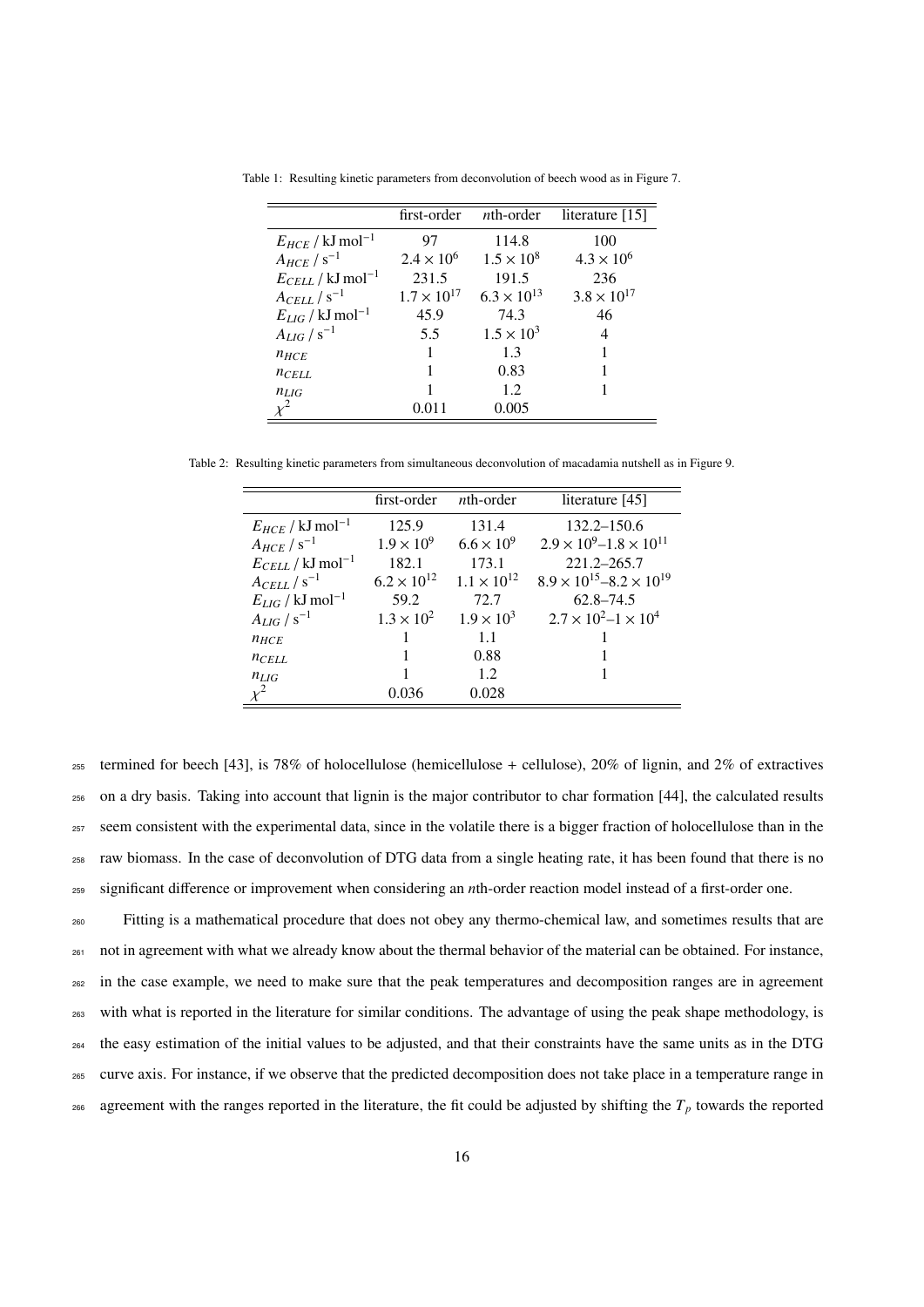range or modifying the bounds to widen them, symmetrically or not.

## *4.2. Kinetic analysis of experimental data from several heating rates*

*4.2.1. Single-component mechanism*

 Experimental data from cellulose pyrolysis at different heating rates [34, 46, 47, 48, 49, 19, 21, 20, 50] were used to exemplify how the peak shape method can be used to find a single set of kinetic parameters across all the DTG experimental data. For DTG data from a single component at different heating rates, Eq. (47) could be used to find a single set of kinetic parameters, as rendered in Figure 8a, where each line in the plot corresponds to a different activation energy. The peak shape parameter obtained from the experimental data is the  $T_p$  from DTG curves of cellulose pyrolysis at different heating rates, and is represented by black dots. For the sake of clarification, the red crosses correspond to calculated data derived for  $E = 100 \text{ kJ} \text{ mol}^{-1}$  at three different heating rates, their DTG curves are shown in Figure 8b.

 If the experimental data would display an ideal behavior, as the calculated data, all points would fall on the <sup>279</sup> same line, defining which is the specific activation energy for cellulose, but as can be observed from the figure, the experimental data does not behave as expected.

<sub>281</sub> There could be several explanations for the fact that the experimental data does not define a unique activation energy. One explanation is related to the comparability of the experimental data, it is possible that the different cellulose sources used by the different authors, and the different experimental conditions might have had an impact on the distribution of the peak temperatures, or that the experiments might be governed by transport phenomena rather than being kinetically controlled; furthermore, it is also possible that the single-step and first-order reaction model does not satisfactorily render the complexity of the decomposition process. The experimental points allow the delineation of a range of activation energies, but to find a single set of kinetic parameters suitable across the range of studied temperatures, a simultaneous evaluation of thermogravimetric data at different heating rates is considered necessary and will be discussed in Sec. 4.2.2.

In Figure 8a, at the bottom, the width of the peak is plotted with respect to the heating rate. From both plots in Figure 8a, it can be observed that  $T_p$  and  $\sigma$  increase proportionally with the heating rate, following the expression

$$
\frac{\sigma}{\sigma^*} = \left(\frac{T_p}{T_p^*}\right)^2\tag{50}
$$

 In the following section, we use the peak shape method to perform a simultaneous evaluation of DTG data from several heating rates with a multi-component mechanism.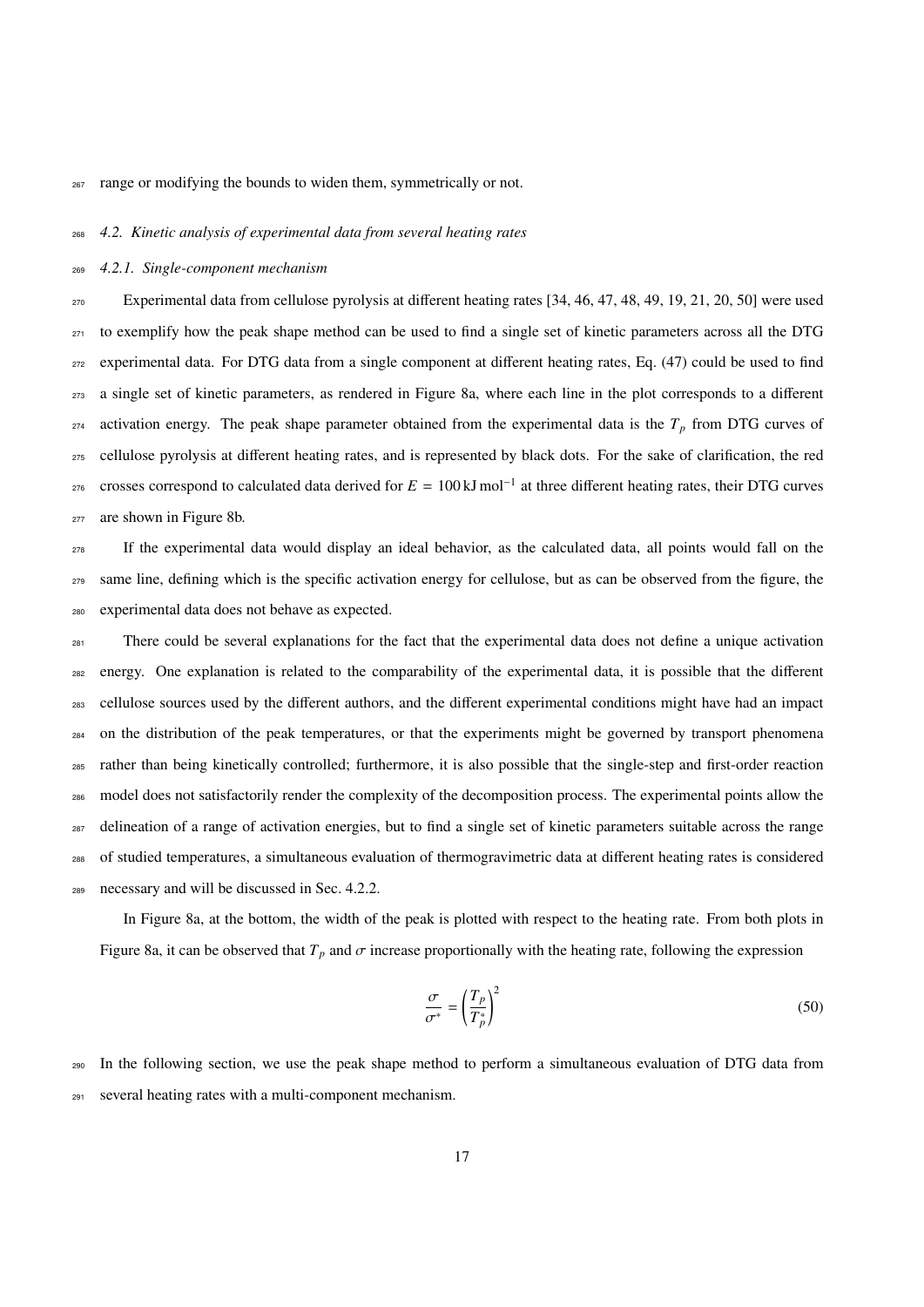#### <sup>292</sup> *4.2.2. Multi-component mechanism*

 Experimental data from pyrolysis of macadamia nut shell are taken from the literature [45] to serve as an example of simultaneous deconvolution of several DTG curves at different heating rates, each of them featuring three main peaks corresponding to hemicellulose, cellulose and lignin. The choice of the reference curve is arbitrary. From four 296 DTG curves of biomass pyrolysis performed at heating rates of 5, 10, 20, and 30 K min<sup>-1</sup>, the one at 10 K min<sup>-1</sup> was selected to be a reference curve. This simultaneous fitting is suitable for single and multi-component decomposition mechanisms, but in the following example, we are going to consider a multi-component mechanism, the more complex of the two.

The input parameters for a first-order reaction model are  $T^*_{p,i}$ ,  $\sigma^*_i$  and  $H^*_{p,i}$ , where the asterisk indicates that the 301 properties belong to the reference curve. The initial values for the peak temperature and width are estimated by <sup>302</sup> direct observation of the DTG curve, and the initial estimation of the composition comes from applying Eq. (45) to <sup>303</sup> the reference curve. From the fitting, a single composition and a single set of kinetic parameters able to render the <sup>304</sup> biomass decomposition, taking into account the impact of different heating rates, is obtained.

The fitting procedure is similar to the one applied in Sec. 4.1.2 for a single heating rate. The difference in this case is that a reference curve is chosen, and the rest of curves at the different heating rates are calculated with Eq. (47) with respect to the reference. In this way, only the kinetic parameters for the reference curve,  $T_{p,i}^*$ ,  $\sigma_i^*$  and  $x_i^*$ , need to be adjusted to minimize the objective function

$$
\text{O.F.} = \sum_{k=1}^{n} \left[ \left( \frac{d\alpha}{dT} \right)_{\text{calc}} - \left( \frac{d\alpha}{dT} \right)_{\text{exp}} \right]^2 \tag{51}
$$

$$
\left(\frac{d\alpha}{dT}\right)_{calc} = \sum_{j=1}^{4} \sum_{i=1}^{3} x_i^{(j)} \frac{d\alpha_i^{(j)}}{dT}
$$
\n
$$
\tag{52}
$$

<sup>305</sup> where *j* denotes the different heating rates, and *i* denotes the components in the biomass.

<sup>306</sup> The bounds for  $T_p$  are 50 K on each side of the chosen temperature value, tha range is large due the fact that for hemicellulose and lignin the peaks are overlapped and difficult to identify, the lower bound for  $\sigma$  is 0.5 of the initial value, and the upper bound is 1.5 times the initial value. The resulting fit can be found in Figure 9 and the resulting kinetic parameters in Table 2.

<sup>310</sup> Deconvolution of the DTG curve with an *n*th-order reaction mechanism was also carried out, and the results are 311 reported in Table 2. Similar to the deconvolution performed in Sec. 4.1.2, no significant improvement in the fit was 312 found by using an *n*th-order reaction model rather than the simpler first-order model. The estimated composition 313 of the biomass is 27.1% hemicellulose, between 51.7 and 53.4% cellulose, and between 19.5 and 21.1% lignin. In 314 comparison with the expreimentally estimated raw material composition [51], the fraction of cellulose and hemicel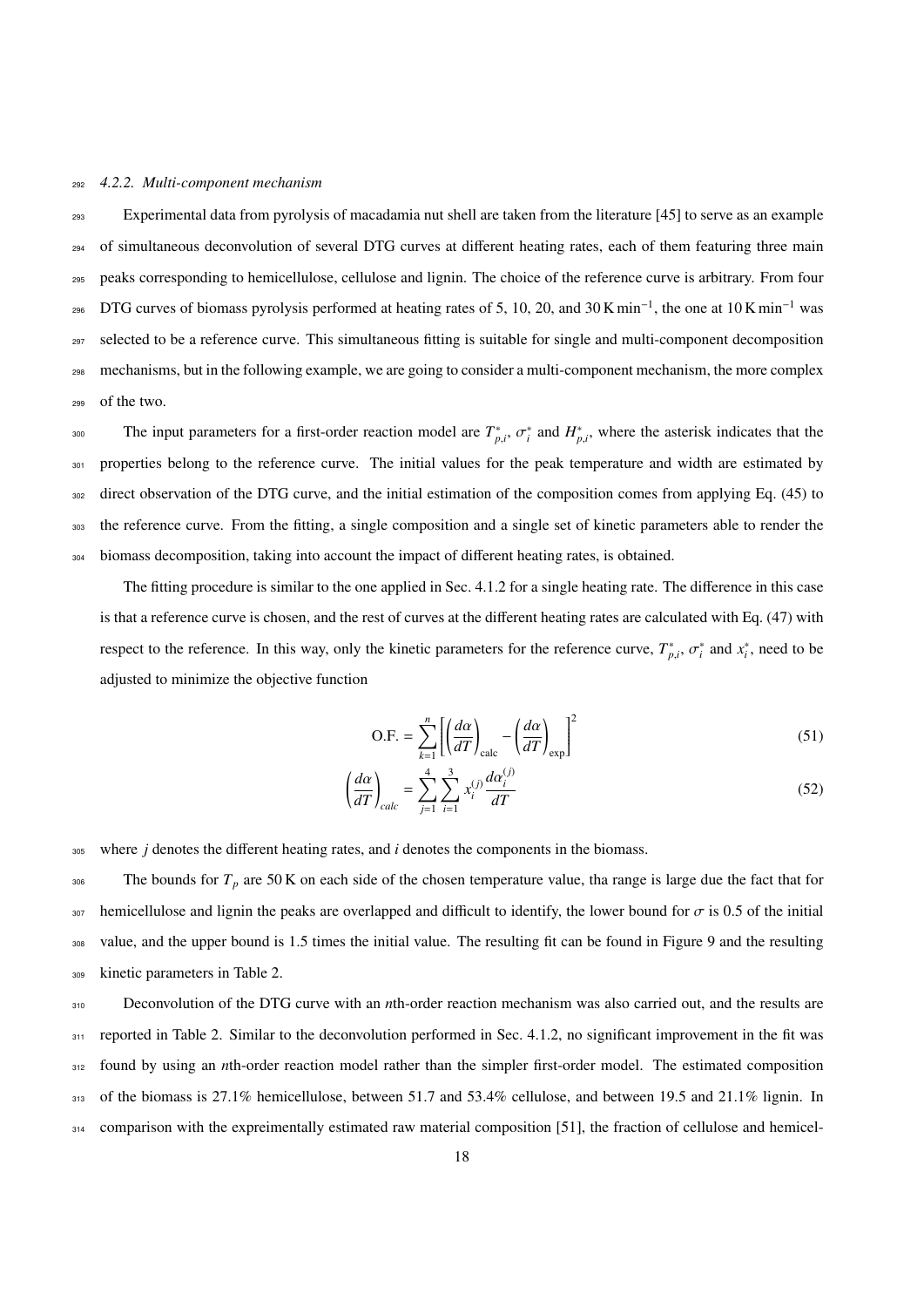<sup>315</sup> lulose is larger with a lower fraction of lignin, like in the previous example given in Sec. 4.1.2. The calculated kinetic 316 parameters are similar to but slightly differ from the reported literature ranges, which might be due to the assumption 317 of only three components and leaving out extractives.

<sup>318</sup> The reliability of the calculated kinetic parameters depends on the initial values and bound of the fit parameters, <sup>319</sup> the suitability of the chosen kinetic mechanism and the quality of the experimental data, meaning that the experimental <sup>320</sup> conditions should ensure that the process takes place in a kinetically controlled regime.

## 321 5. Conclusions

<sup>322</sup> In this paper, we develop a method to estimate the parameters of a reaction kinetics model, directly from the <sub>323</sub> shape of the derivative thermogravimetric (DTG) curve. It is suitable for single or multi-component mechanisms <sup>324</sup> involving single-step reactions. The present work comprehensively encompasses the measurable shape parameters 325 of the DTG curve of biomass pyrolysis and from the study of chromatography peaks reported in the literature, by <sup>326</sup> deriving mathematical expressions that directly link the peak shape with kinetics. The shape parameters reported <sup>327</sup> in this work can be selected and used in any combination, according to the number of required kinetic parameters <sup>328</sup> specific for each reaction model. This gives the flexibility to decide which are the decomposition characteristics that <sup>329</sup> we want to predict with more accuracy, and also to assume different rate constants and reaction models.

<sup>330</sup> In the specific examples of application included in this work, an Arrhenius rate constant and a first/*n*th-order reac-331 tion model are used, which requires two/three kinetic parameters to be determined. The results of the deconvolution <sup>332</sup> examples, show how the shape method allows for an easy estimation of the initial values of the parameters, which <sup>333</sup> can be obtained by direct observation of the DTG curve. Furthermore, the bounds of the parameters can also be <sup>334</sup> defined from direct observation, in order to improve the fit or reduce the convergence time. When dealing with single-<sup>335</sup> component mechanisms, in which the DTG curve displays a single peak, the kinetic parameters can be calculated by 336 directly applying the expressions that link the peak shape parameters with the reaction kinetics, without the need to 337 fit. For multi-component mechanisms in which the DTG displays multiple peaks, the goodness of the fit relies on <sup>338</sup> the precision of the initial values and bounds of the fit parameters, and their estimation depends on the overlapping 339 degree of the peaks. The resulting kinetic parameters and contribution fractions of the biomass main components, <sub>340</sub> could then be used as the initial values of the key kinetic parameters and provide reasonable constraints in order to <sup>341</sup> reduce the computational cost of more elaborate fitting procedures. To improve the fit for the given examples, other 342 components could be included in the kinetic mechanism, such as extractives, and differing reaction models from the 343 *nth*-order could be considered. The present method for the kinetic analysis of thermogravimetric data could also be <sup>344</sup> applied to other similar thermal reactions from which we can obtain a DTG curve, such as a drying process or the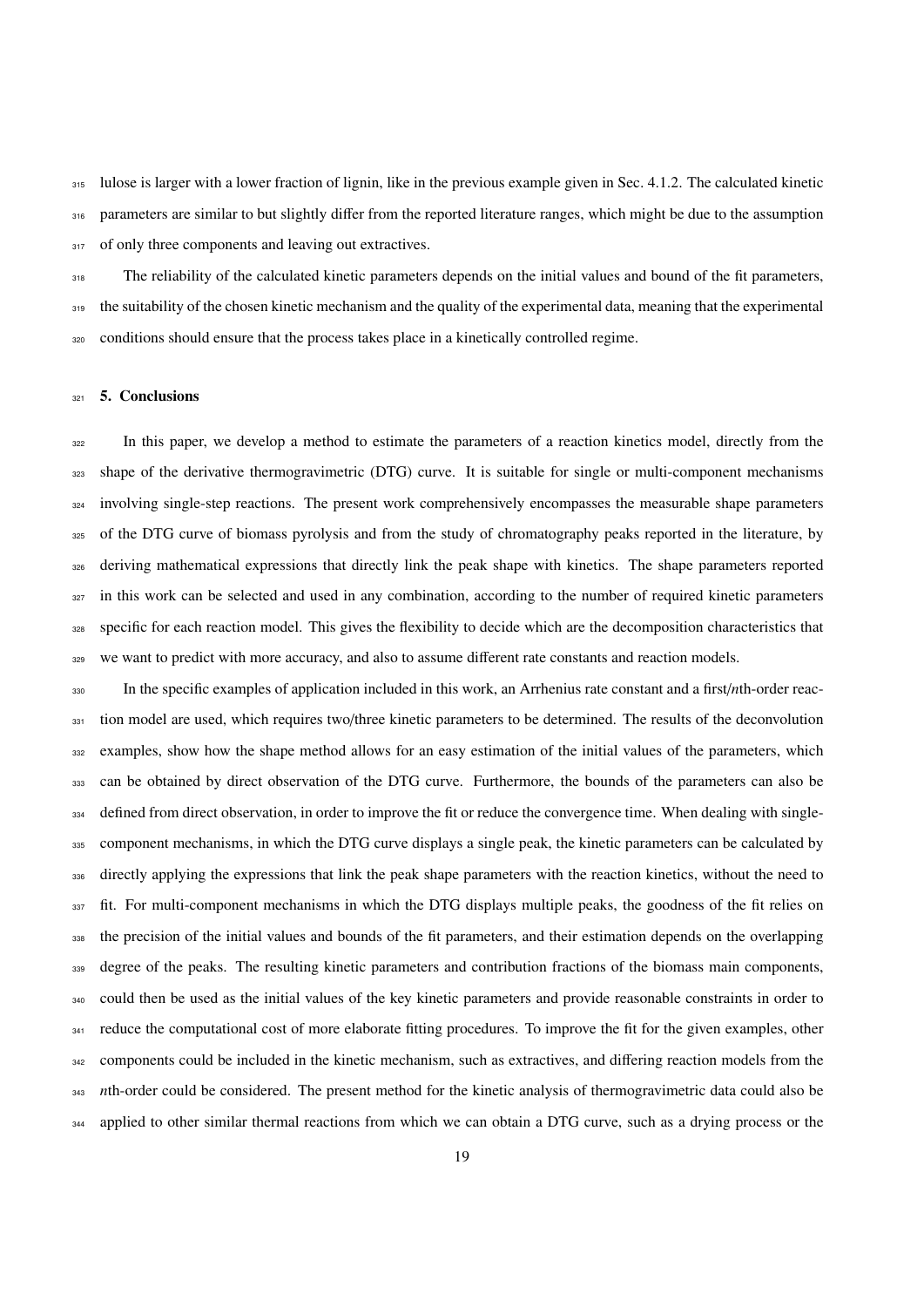345 decomposition of other polymers or solid fuels.

# <sup>346</sup> Supplementary material

347 Program from Figure 3 written in Python 2.7.

# <sup>348</sup> Acknowledgements

- 349 The authors gratefully aknowledge the finantial support from the Scottish Funding Council Global Challenge
- <sup>350</sup> Research Fund and the Biofuels Research Infrastructure for Sharing Knowledge (BRISK).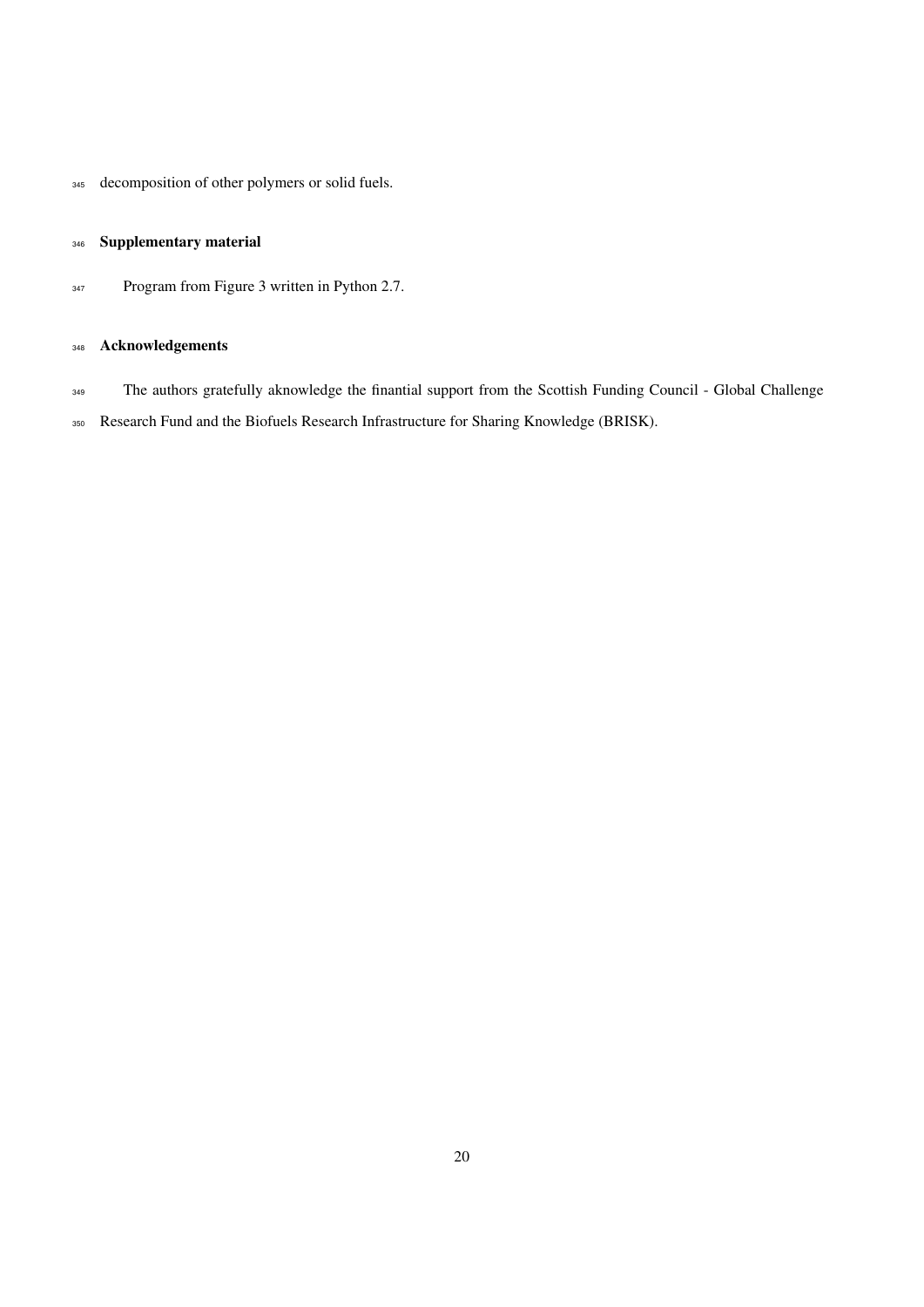## <sup>351</sup> Nomenclature

| 352 | $\alpha$       | Conversion fraction                                                             |
|-----|----------------|---------------------------------------------------------------------------------|
| 353 | β              | Heating rate $(K s^{-1})$                                                       |
| 354 | $\sigma$       | Width of the peak as in a Gaussian model $(K)$                                  |
| 355 | $\theta$       | Fraction of the peak height                                                     |
| 356 | $\tau$         | Related to the asymmetry of the peak (K)                                        |
| 357 | $\chi^2$       | chi-square                                                                      |
| 358 | $X_i$          | Contribution fraction of the component $i$ to the volatile yield                |
| 359 | A              | Pre-exponential factor $(s^{-1})$                                               |
| 360 | Ε              | Activation energy ( $kJ \text{ mol}^{-1}$ )                                     |
| 361 | $g(\alpha)$    | Integral of the differential conversion versus the reaction model               |
| 362 | $H_p$          | Height of the peak at the peak temperature $(s^{-1}$ or $K^{-1}$ )              |
| 363 | k              | Rate constant $(s^{-1})$                                                        |
| 364 | m <sub>0</sub> | Initial mass (units of mass)                                                    |
| 365 | $m_f$          | Final mass of the sample (units of mass)                                        |
| 366 | $m_t$          | Mass of the sample at a given time (units of mass)                              |
| 367 | p(y)           | Exponential integral of the Arrhenius equation                                  |
| 368 | R              | Universal gas constant (8.314· $10^{-3}$ kJ K <sup>-1</sup> mol <sup>-1</sup> ) |
| 369 | $\mathrm{T}_E$ | Auxiliary parameter, $E/R$ (K)                                                  |
| 370 | $T_p$          | Peak temperature, temperature at the maximum rate of reaction $(K)$             |
| 371 | $W_{-}$        | Width from the center to the left of the peak $(K)$                             |
| 372 | $W_{+}$        | Width from the center to the right of the peak $(K)$                            |
|     |                |                                                                                 |

373 RMS Root mean square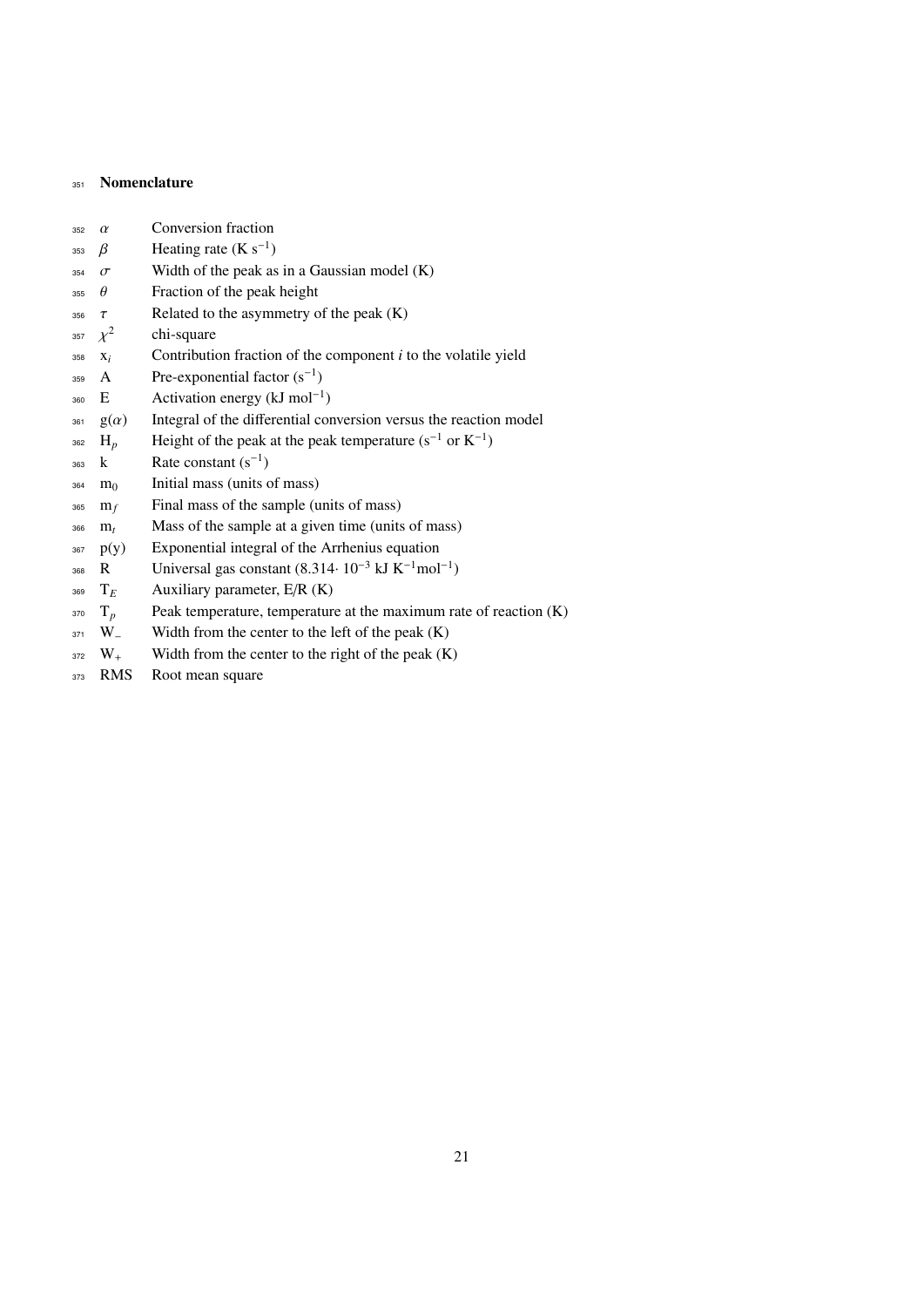- [1] A. Molino, V. Larocca, S. Chianese, D. Musmarra, Biofuels production by biomass gasification: A review, Energies 11 (4) (2018) 811. doi:10.3390/en11040811.
- URL http://dx.doi.org/10.3390/en11040811
- [2] S. Wang, X. Guo, K. Wang, Z. Luo, Influence of the interaction of components on the pyrolysis behavior of biomass, J. Anal. Appl. Pyrolysis 91 (1) (2011) 183–189. doi:10.1016/j.jaap.2011.02.006.
- [3] P. Giudicianni, G. Cardone, G. Sorrentino, R. Ragucci, Hemicellulose, cellulose and lignin interactions on arundo donax steam assisted pyrolysis, J. Anal. Appl. Pyrolysis 110 (Supplement C) (2014) 138 – 146. doi:10.1016/j.jaap.2014.08.014.
- [4] J. Yu, N. Paterson, J. Blamey, M. Millan, Cellulose, xylan and lignin interactions during pyrolysis of lignocellulosic biomass, Fuel 191 (Sup-plement C) (2017) 140 – 149. doi:10.1016/j.fuel.2016.11.057.
- [5] C. Koufopanos, A. Lucchesi, G. Maschio, Kinetic modelling of the pyrolysis of biomass and biomass components, Can. J. Chem. Eng. 67 (1) (1989) 9. doi:10.1002/cjce.5450670111.
- [6] P. Harmsen, W. Huijgen, L. Bermudez, R. Bakker, Literature review of physical and chemical pretreatment processes for lignocellulosic biomass, Tech. rep., Wageningen UR Food & Biobased Research (2010).
- [7] J. S. Tumuluru, C. T. Wright, R. D. Boardman, R. J. Hess, S. Sokhansanj, Review on biomass torrefaction process and product properties
- and design of moving bed torrefaction system model development, in: 2011 Louisville, Kentucky, August 7-10, 2011, American Society of Agricultural and Biological Engineers, 2011, p. 1.
- [8] T. Mart´ı-Rossello, J. Li, L. Lue, Kinetic models for biomass pyrolysis., Archives of Industrial Biotechnology 1 (1). ´
- [9] P. Basu, Biomass Gasification, Pyrolysis and Torrefaction: Practical Design and Theory, Elsevier Science, 2013.
- [10] P. Basu, Chapter 3 Pyrolysis and Torrefaction, Academic Press, Boston, 2010, book section 3, pp. 65–96.
- [11] A. Demirbas, G. Arin, An overview of biomass pyrolysis, Energy Sources 24 (5) (2002) 471–482. doi:10.1080/00908310252889979.
- [12] A. Bridgwater, Principles and practice of biomass fast pyrolysis processes for liquids, J. Anal. Appl. Pyrolysis 51 (1) (1999)  $3 22$ . doi:10.1016/S0165-2370(99)00005-4.
- [13] E. Ranzi, A. Cuoci, T. Faravelli, A. Frassoldati, G. Migliavacca, S. Pierucci, S. Sommariva, Chemical kinetics of biomass pyrolysis, Energy
- Fuels 22 (6) (2008) 4292–4300. doi:10.1021/ef800551t.
- [14] E. Ranzi, P. E. A. Debiagi, A. Frassoldati, Mathematical modeling of fast biomass pyrolysis and bio-oil formation. note i: Kinetic mechanism of biomass pyrolysis, ACS Sustainable Chemistry & Engineering 5 (4) (2017) 2867–2881. doi:10.1021/acssuschemeng.6b03096.
- [15] M. G. Grønli, G. Varhegyi, C. Di Blasi, Thermogravimetric analysis and devolatilization kinetics of wood, Ind. Eng. Chem. Res. 41 (17) ´ (2002) 4201–4208. doi:10.1021/ie0201157.
- [16] C. Branca, A. Albano, C. Di Blasi, Critical evaluation of global mechanisms of wood devolatilization, Thermochim Acta 429 (2) (2005) 133–141. doi:10.1016/j.tca.2005.02.030.
- [17] X. Li, C. Sun, B. Zhou, Y. He, Determination of hemicellulose, cellulose and lignin in moso bamboo by near infrared spectroscopy, Sci. Rep. 5 (2015) 17210. doi:10.1038/srep17210.
- [18] L. Burhenne, J. Messmer, T. Aicher, M.-P. Laborie, The effect of the biomass components lignin, cellulose and hemicellulose on {TGA} and
- fixed bed pyrolysis, J. Anal. Appl. Pyrolysis 101 (2013) 177 184. doi:10.1016/j.jaap.2013.01.012.
- [19] M. Carrier, A. Loppinet-Serani, D. Denux, J.-M. Lasnier, F. Ham-Pichavant, F. Cansell, C. Aymonier, Thermogravimetric anal-
- ysis as a new method to determine the lignocellulosic composition of biomass, Biomass Bioenergy 35 (1) (2010) 298–307. doi:10.1016/j.biombioe.2010.08.067.
- [20] V. Cozzani, A. Lucchesi, G. Stoppato, G. Maschio, A new method to determine the composition of biomass by thermogravimetric analysis.,
- Can. J. Chem. Eng. 75 (1) (1997) 6. doi:10.1002/cjce.5450750120.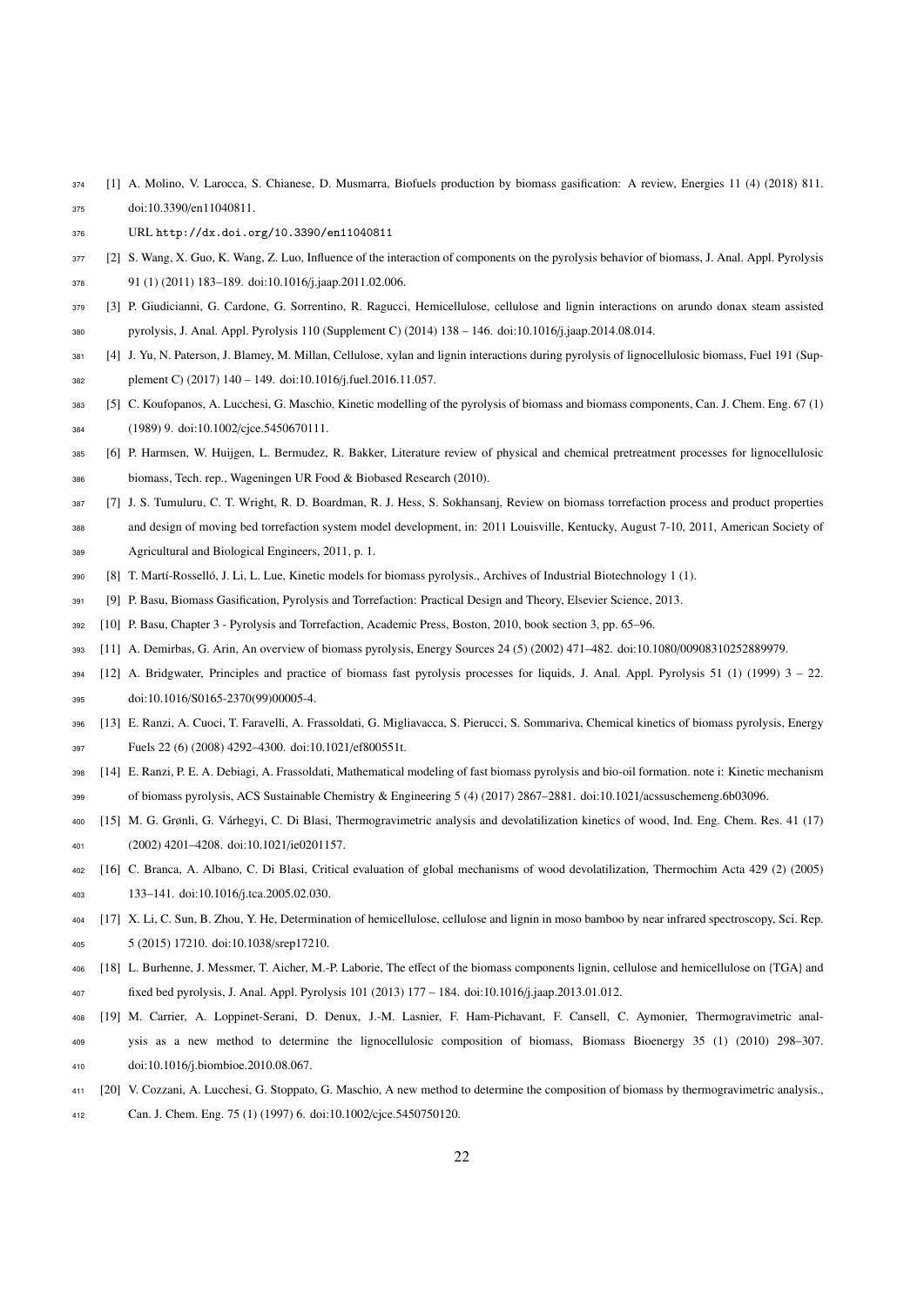[21] K. Singh, M. Risse, K. C. Das, J. Worley, Determination of composition of cellulose and lignin mixtures using thermogravimetric analysis, J.

- Energy Res. Technol. 131 (2). doi:10.1115/1.3120349.
- [22] T. Reed, A. Das, Handbook of biomass downdraft gasifier engine system.
- [23] A. I. Ferreiro, M. Rabaal, M. Costa, A combined genetic algorithm and least squares fitting procedure for the estimation of the kinetic
- parameters of the pyrolysis of agricultural residues, Energy Conversion and Management 125 (2016) 290 300, sustainable development of
- energy, water and environment systems for future energy technologies and concepts. doi:https://doi.org/10.1016/j.enconman.2016.04.104.
- URL http://www.sciencedirect.com/science/article/pii/S0196890416303648
- [24] L. Xu, Y. Jiang, L. Wang, Thermal decomposition of rape straw: Pyrolysis modeling and kinetic study via particle swarm optimization,
- Energy Conversion and Management 146 (2017) 124 133. doi:https://doi.org/10.1016/j.enconman.2017.05.020.
- URL http://www.sciencedirect.com/science/article/pii/S019689041730451X
- [25] J. H. Flynn, L. A. Wall, General treatment of the thermogravimetry of polymers, J. Res. Nat. Bur. Stand. 70 (6) (1966) 487–523. doi:10.6028/jres.070a.043.
- [26] D. W. Van Krevelen, K. Te Nijenhuis, Properties of polymers: their correlation with chemical structure; their numerical estimation and prediction from additive group contributions, Elsevier, 2009.
- [27] H. E. Kissinger, Variation of peak temperature with heating rate in differential thermal analysis, J. Res. Nat. Bur. Stand. 57 (4) (1956) 217–221. doi:10.6028/jres.057.026.
- [28] S. Kim, J. K. Park, Characterization of thermal reaction by peak temperature and height of dtg curves, Thermochimica Acta 264 (1995) 137 – 156. doi:https://doi.org/10.1016/0040-6031(95)02316-T.
- URL http://www.sciencedirect.com/science/article/pii/004060319502316T
- [29] S. Kim, E.-S. Jang, D.-H. Shin, K.-H. Lee, Using peak properties of a dtg curve to estimate the kinetic parameters of the pyrolysis reaction:
- application to high density polyethylene, Polym. Degrad. Stab. 85 (2) (2004) 799–805. doi:10.1016/j.polymdegradstab.2004.03.009.
- [30] D. Dollimore, T. Evans, Y. Lee, F. Wilburn, Correlation between the shape of a TG/DTG curve and the form of the kinetic mechanism which is applying, Thermochimica Acta (2) 249–257. doi:10.1016/0040-6031(92)85081-6.
- [31] S. Vyazovkin, Kinetic concepts of thermally stimulated reactions in solids: a view from a historical perspective, Int. Rev. Phys. Chem. 19 (1)
- (2000) 45–60. doi:10.1080/014423500229855.
- [32] S. Vyazovkin, A. K. Burnham, J. M. Criado, L. A. Perez-Maqueda, C. Popescu, N. Sbirrazzuoli, Ictac kinetics committee recommendations ´ for performing kinetic computations on thermal analysis data, Thermochim. Acta 520 (1) (2011) 1–19. doi:10.1016/j.tca.2011.03.034.
- [33] G. Varhegyi, Aims and methods in non-isothermal reaction kinetics, J. Anal. Appl. Pyrolysis 79 (1) (2007) 278–288. ´ doi:10.1016/j.jaap.2007.01.007.
- [34] M. J. Antal, G. Varhegyi, E. Jakab, Cellulose pyrolysis kinetics: revisited, Ind. Eng. Chem. Res. 37 (4) (1998) 1267–1275. doi:10.1021/ie970144v.
- [35] A. Khawam, D. R. Flanagan, Solid-state kinetic models: basics and mathematical fundamentals, J. Phys. Chem. B 110 (35) (2006) 17315– 17328, pMID: 16942065. doi:10.1021/jp062746a.
- [36] J. Blondeau, H. Jeanmart, Biomass pyrolysis at high temperatures: Prediction of gaseous species yields from an anisotropic particle, Biomass Bioenergy 41 (2012) 107–121. doi:10.1016/j.biombioe.2012.02.016.
- [37] K. Lan, J. W. Jorgenson, A hybrid of exponential and gaussian functions as a simple model of asymmetric chromatographic peaks, J. Chromatogr. A 915 (1) (2001) 1 – 13.
- 450 [38] J. López-Beceiro, A. Álvarez-García, T. Sebio-Puñal, S. Zaragoza-Fernández, B. Álvarez-García, A. Díaz-Díaz, J. Janeiro, R. Artiaga,
- Kinetics of thermal degradation of cellulose: Analysis based on isothermal and linear heating data, BioResources 11 (3).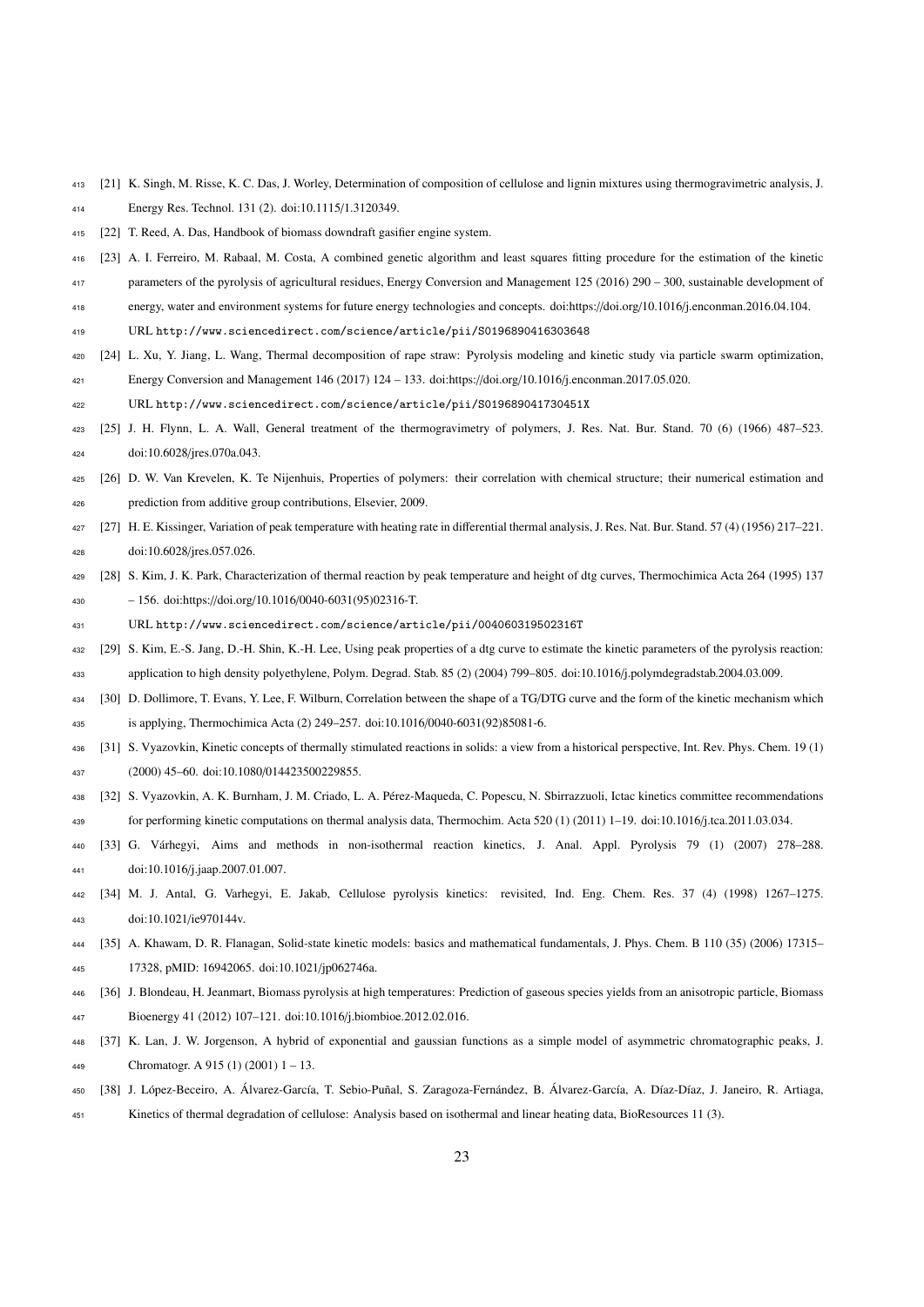- [39] C. Haixiang, L. Naian, Z. Weitao, Critical study on the identification of reaction mechanism by the shape of TG/DTG curves, Solid State
- Sciences (4) 455–460. doi:10.1016/j.solidstatesciences.2009.12.007.
- [40] C. Di Blasi, Modeling chemical and physical processes of wood and biomass pyrolysis, Prog. Energy Combust. Sci. 34 (1) (2008) 47–90.
- [41] H. E. Kissinger, Reaction kinetics in differential thermal analysis, Anal. Chem. 29 (11) (1957) 1702–1706. doi:10.1021/ac60131a045.
- [42] R. L. Blaine, H. E. Kissinger, Homer kissinger and the kissinger equation, Thermochim. Acta 540 (2012) 1–6. doi:10.1016/j.tca.2012.04.008.
- [43] C. Di Blasi, C. Branca, A. Santoro, R. A. P. Bermudez, Weight loss dynamics of wood chips under fast radiative heating, J. Anal. Appl.
- Pyrolysis 57 (1) (2001) 77–90. doi:10.1016/s0165-2370(00)00119-4.
- [44] B. Cagnon, X. Py, A. Guillot, F. Stoeckli, G. Chambat, Contributions of hemicellulose, cellulose and lignin to the mass and the porous properties of chars and steam activated carbons from various lignocellulosic precursors, Bioresour. Technol. 100 (1) (2009) 292 – 298.
- [45] T. Xavier, T. Lira, M. Schettino Jr, M. Barrozo, A study of pyrolysis of macadamia nut shell: Parametric sensitivity analysis of the ipr model, Braz. J. Chem. Eng. 33 (1) (2016) 115–122. doi:10.1590/0104-6632.20160331s00003629.
- [46] H. Zhou, Y. Long, A. Meng, S. Chen, Q. Li, Y. Zhang, A novel method for kinetics analysis of pyrolysis of hemicellulose, cellulose, and lignin in tga and macro-tga, RSC Advances 5 (34) (2015) 26509–26516. doi:10.1039/c5ra02715b.
- [47] Y.-C. Lin, J. Cho, G. A. Tompsett, P. R. Westmoreland, G. W. Huber, Kinetics and mechanism of cellulose pyrolysis, J. Phys. Chem. C 113 (46) (2009) 20097–20107. doi:10.1021/jp906702p.
- [48] S. Wang, Q. Liu, K. Wang, X. Guo, Z. Luo, K. Cen, T. Fransson, Study on catalytic pyrolysis of manchurian ash for production of bio-oil, Int. J. Green Energy 7 (3) (2010) 300–309. doi:10.1080/15435071003796111.
- [49] K. M. Isa, S. Daud, N. Hamidin, K. Ismail, S. A. Saad, F. H. Kasim, Thermogravimetric analysis and the optimisation of bio- oil yield from fixed-bed pyrolysis of rice husk using response surface methodology (rsm), Ind. Crops Prod. 33 (2) (2011) 481–487. doi:10.1016/j.indcrop.2010.10.024.
- [50] S. Wang, Q. Liu, Z. Luo, L. Wen, K. Cen, Mechanism study on cellulose pyrolysis using thermogravimetric analysis coupled with infrared
- spectroscopy, Front. Energy Power Eng. China 1 (4) (2007) 413–419. doi:10.1007/s11708-007-0060-8.
- [51] M. Antal, S. G. Allen, X. Dai, B. Shimizu, M. S. Tam, M. Grønli, Attainment of the theoretical yield of carbon from biomass, Ind. Eng.
- Chem. Res. 39 (2000) 4024–. doi:10.1021/ie000511u.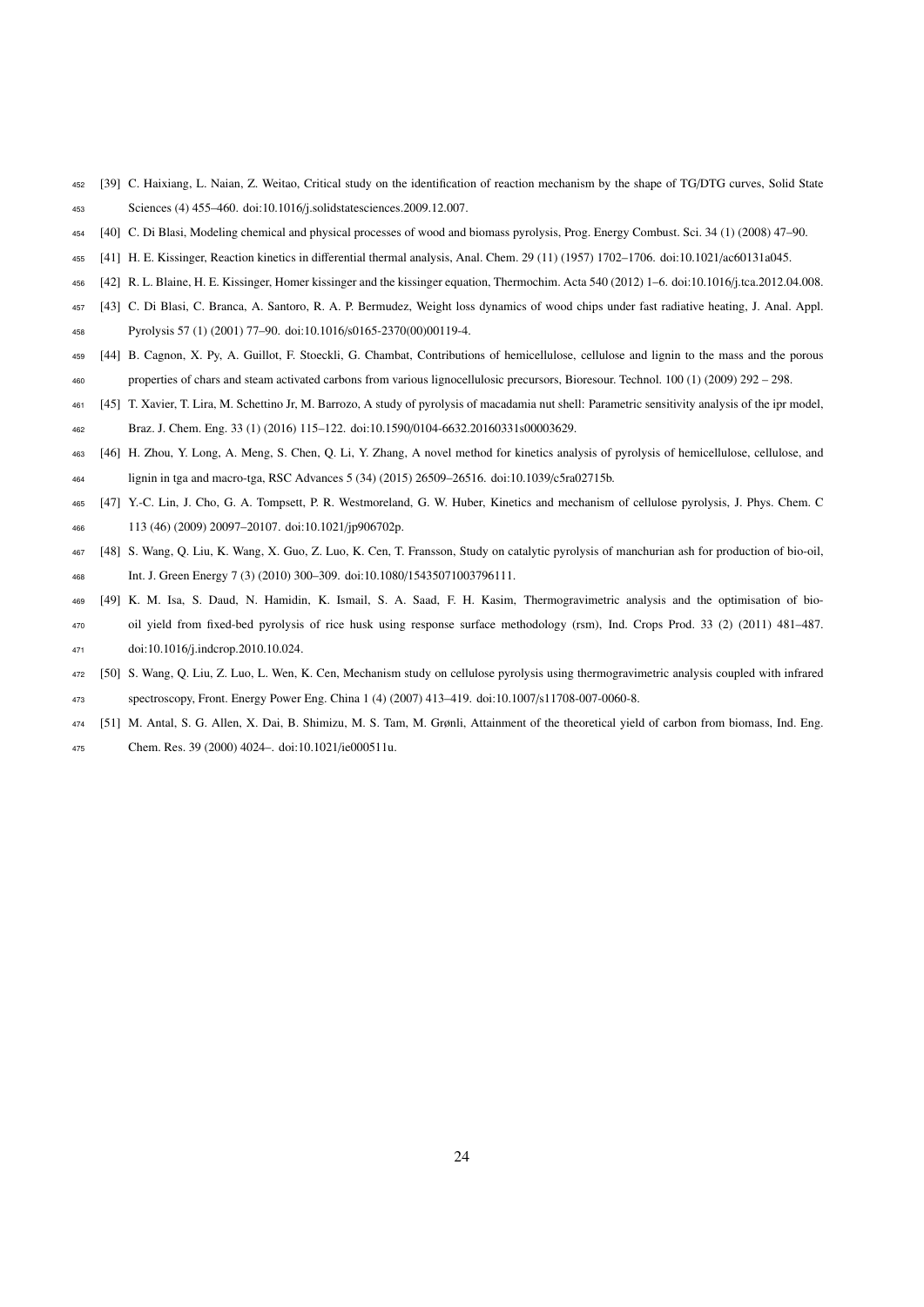

Figure 1: (a) Pyrolysis of a wood sample at 10 K min<sup>-1</sup>. The blue line is the mass loss curve, and the green line is the DTG curve [33];  $T_p$  is the peak temperature, and H is the peak height. (b) Pyrolysis of cellulose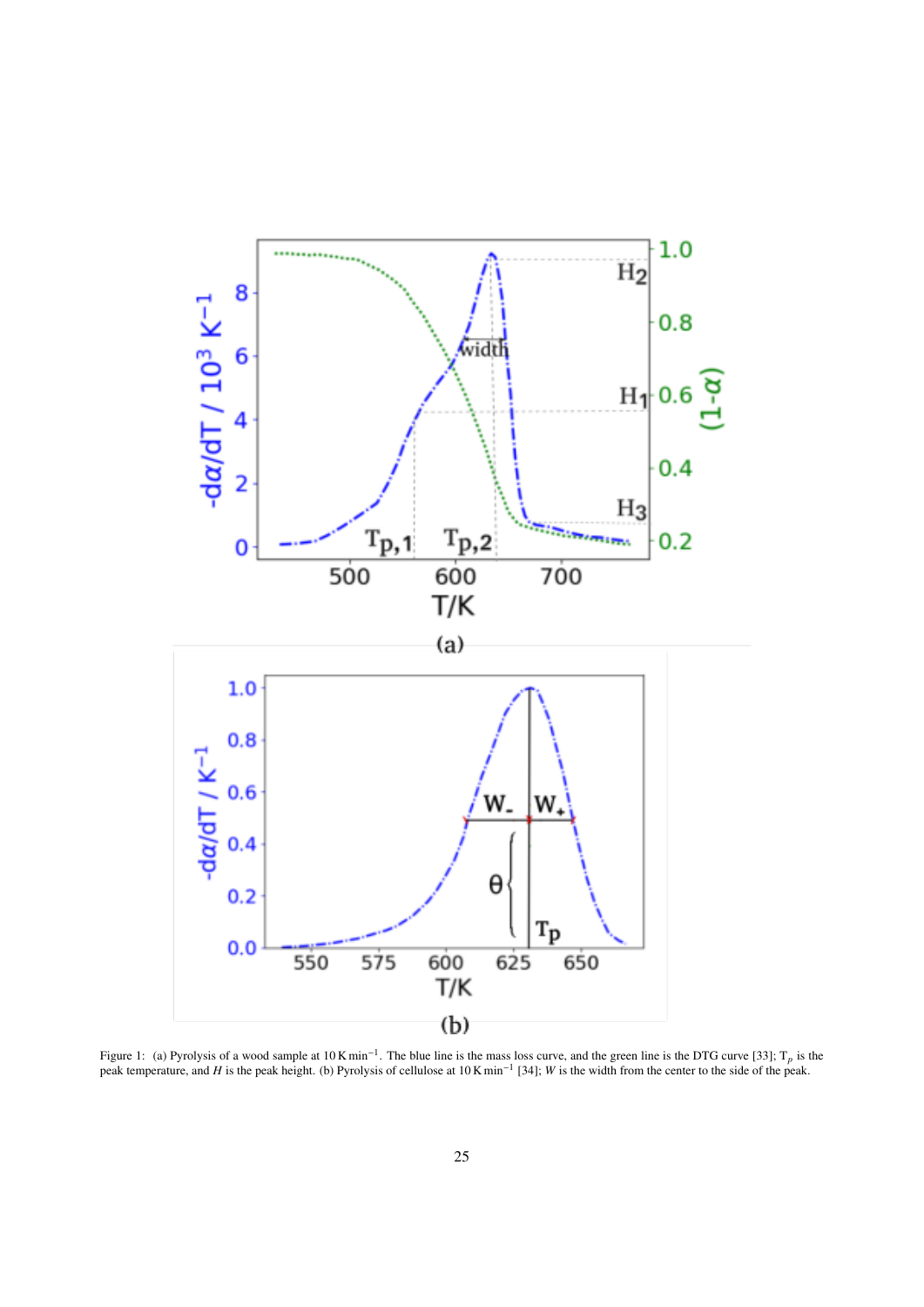

Figure 2: Comparison of peaks at  $T_p = 600$  K and at different values of  $\sigma$  for a Gaussian distribution, an Arrhenius first-order model with the calculated kinetic parameters for  $\sigma = 10$  K of  $E = 300.0$  kJ mol<sup>-1</sup>,  $A =$  $A = 1.3 \times 10^{15} \text{ s}^{-1}$  and RMS = 0.03%, for  $\sigma = 30 \text{ K}$  of  $E = 100.0 \text{ kJ}$  mol<sup>-1</sup>,  $A = 1.3 \times 10^6 \text{ s}^{-1}$  and RMS = 0.0%, and the EGH model corresponding<br>to the Gaussian distribution with  $\tau = 0$  and corresponding to the Gaussian distribution with  $\tau = 0$  and corresponding to the Arrhenius first-order model with  $\tau = -6$  K and RMS = 0.01% for  $\sigma = 10$  K,  $\tau = -8.6$  K and RMS = 0.01% for  $\sigma = 15$  K, and  $\tau = -14.6$  K and RMS = 0.01% for  $\sigma = 30$  K.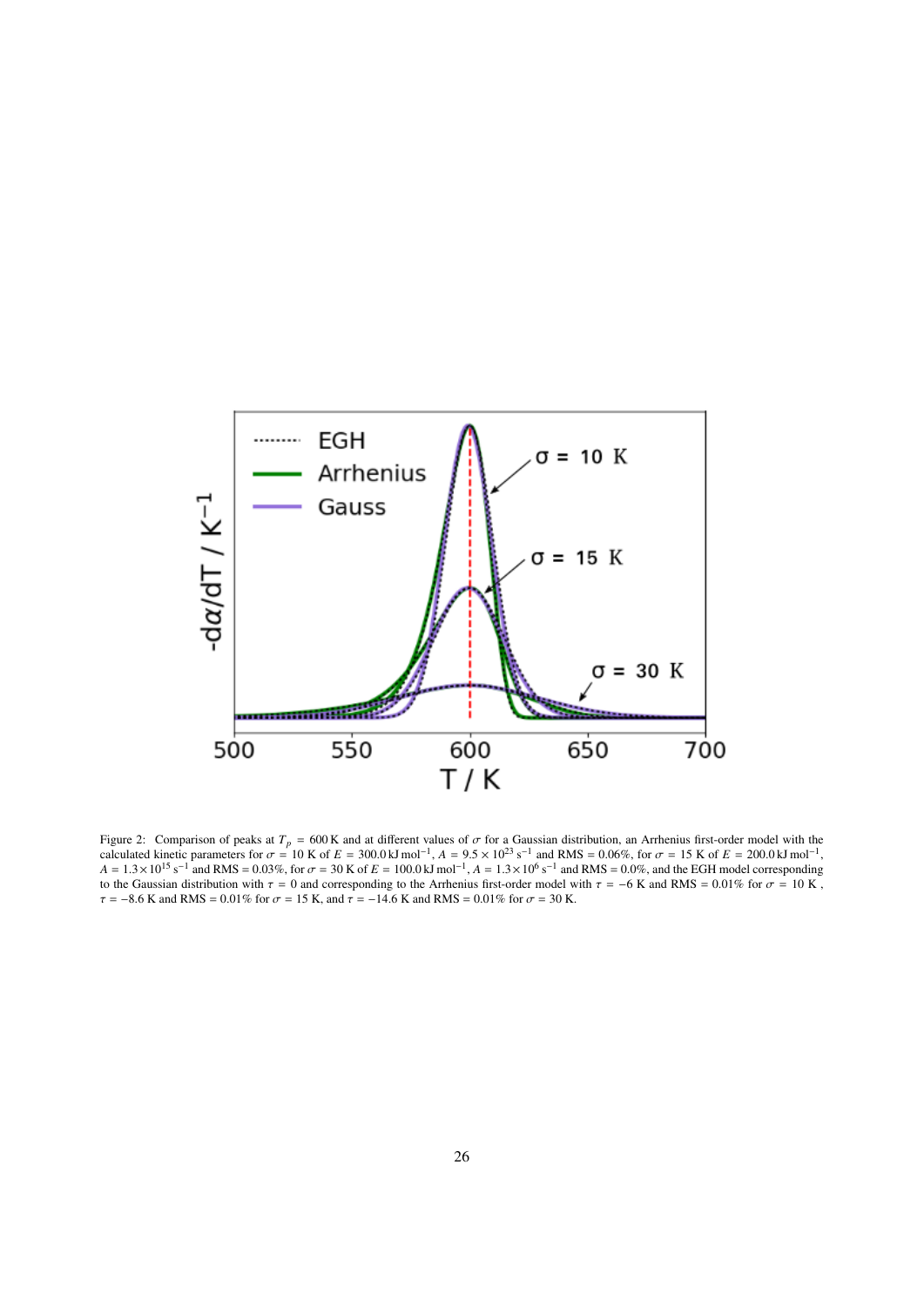

Figure 3: Peaks comparison of EGH model and *n*th-order Arrhenius at 20 K min<sup>-1</sup> and  $T_p = 600$  K. Discontinuous line: EGH model, dashed-line corresponds to  $H_p = 0.3$  K<sup>-1</sup>,  $\sigma = 30$  K and  $\tau = -10$  K, dash-dot line  $H_p = 0$  $\sigma = 25$  K and  $\tau = -20$  K. Solid line: calculated Arrhenius *n*th-order, the calculated parameters corresponding to the EGH curve in dashed-line are  $F = 103.3 \text{ kJ/mol}^{-1}$ ,  $A = 11 \times 10^7 \text{ s}^{-1}$ ,  $n = 1.2$  and a RMS = 6.0%,  $E = 103.3 \text{ kJ} \text{ mol}^{-1}$ ,  $A = 1.1 \times 10^7 \text{ s}^{-1}$ ,  $n = 1.2$  and a RMS = 6.0%, for the dash-dot line  $E = 57.9 \text{ kJ} \text{ mol}^{-1}$ ,  $A = 6.9 \times 10^2 \text{ s}^{-1}$ ,  $n = 1.1$  and a RMS=5.1%, and for the dotted line  $E = 100.9 \text{ kJ} \text{ mol}^{-1$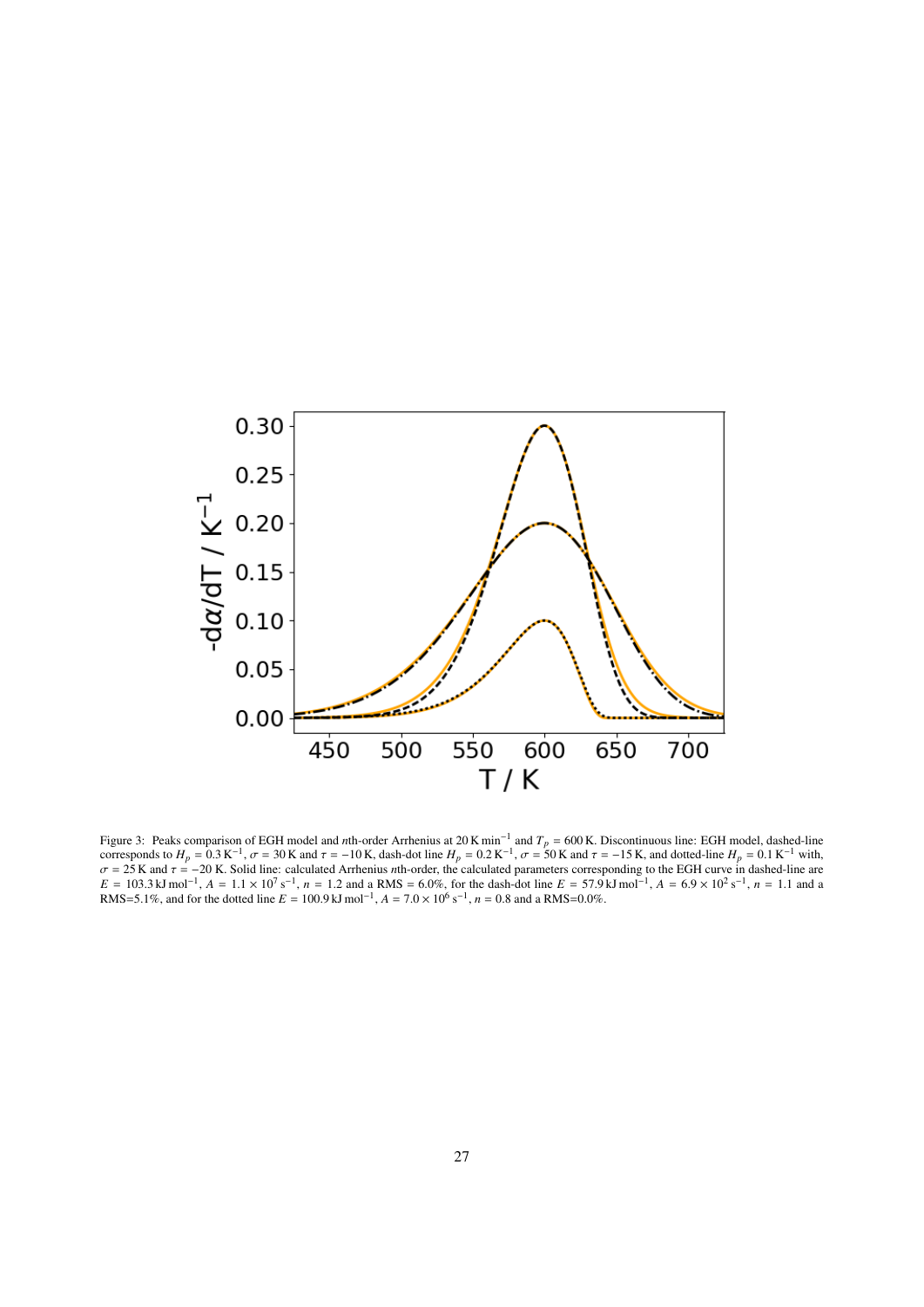

Figure 4: EGH model peaks comparison at 20 K min<sup>-1</sup>,  $T_p$  = 600 K and  $\sigma$  = 30 K for different values of τ.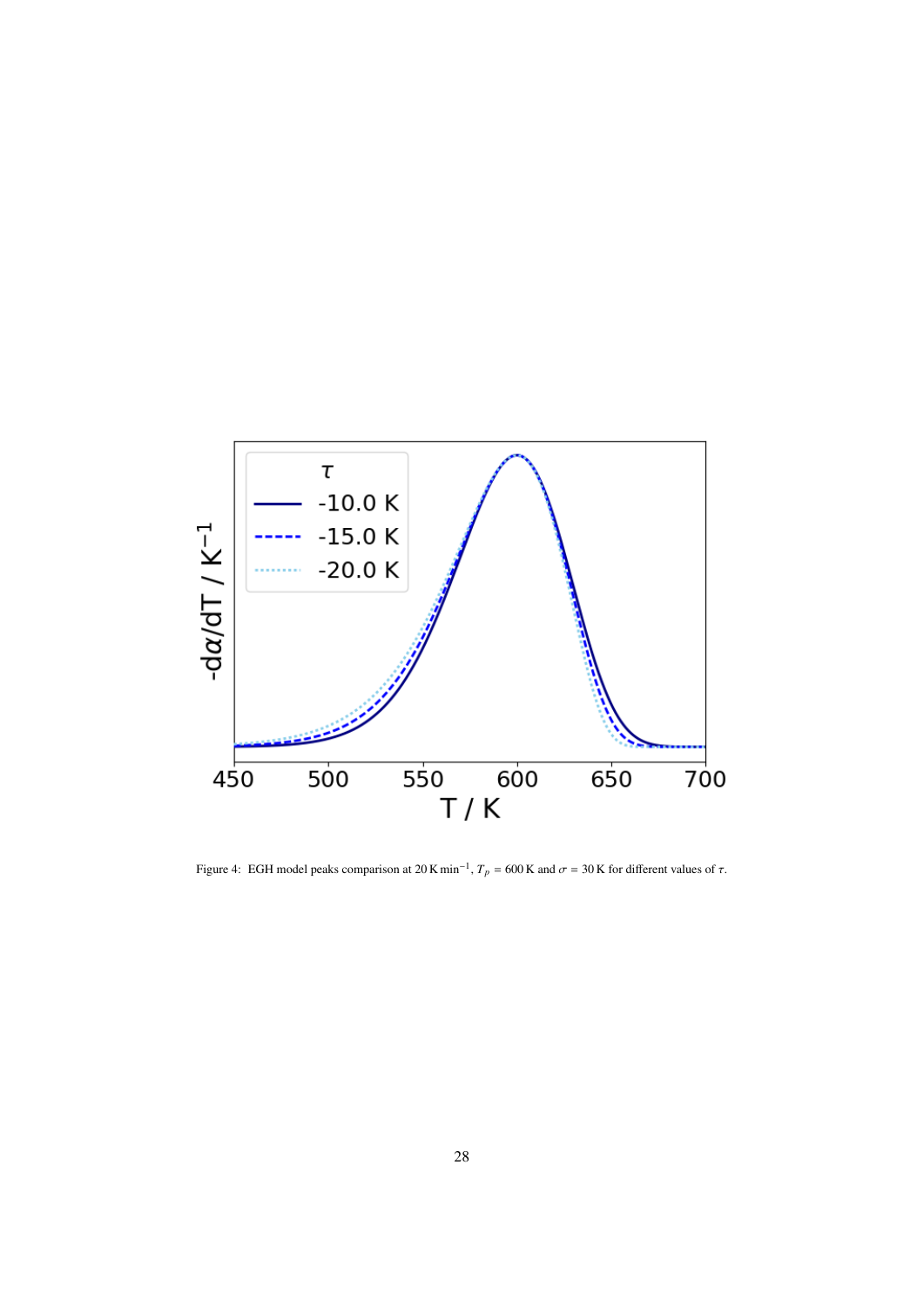

Figure 5: Corresponding values for the kinetic parameters of an *n*th-order Arrhenius model from the EGH model, for a heating rate of 20 K min−<sup>1</sup> ,  $T_p = 600 \text{ K}$  and  $\sigma = 30 \text{ K}$ , with different values of  $\tau$ .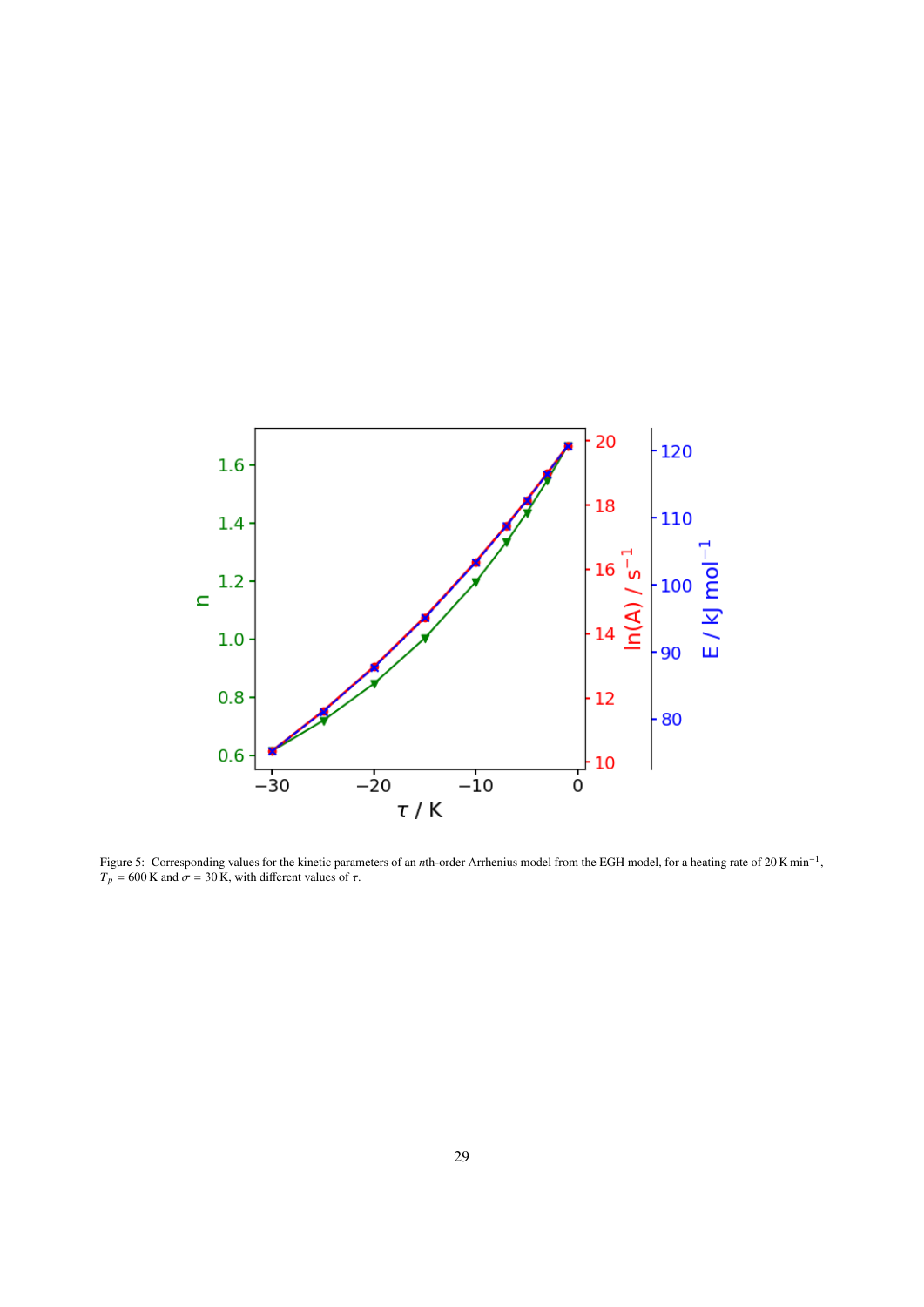

Figure 6: Calculated and experimental DTG curve of cellulose pyrolysis at 10 K min−<sup>1</sup> [34].



Figure 7: Deconvolution of experimental data of beech wood pyrolysis at 5 K min<sup>-1</sup> [15].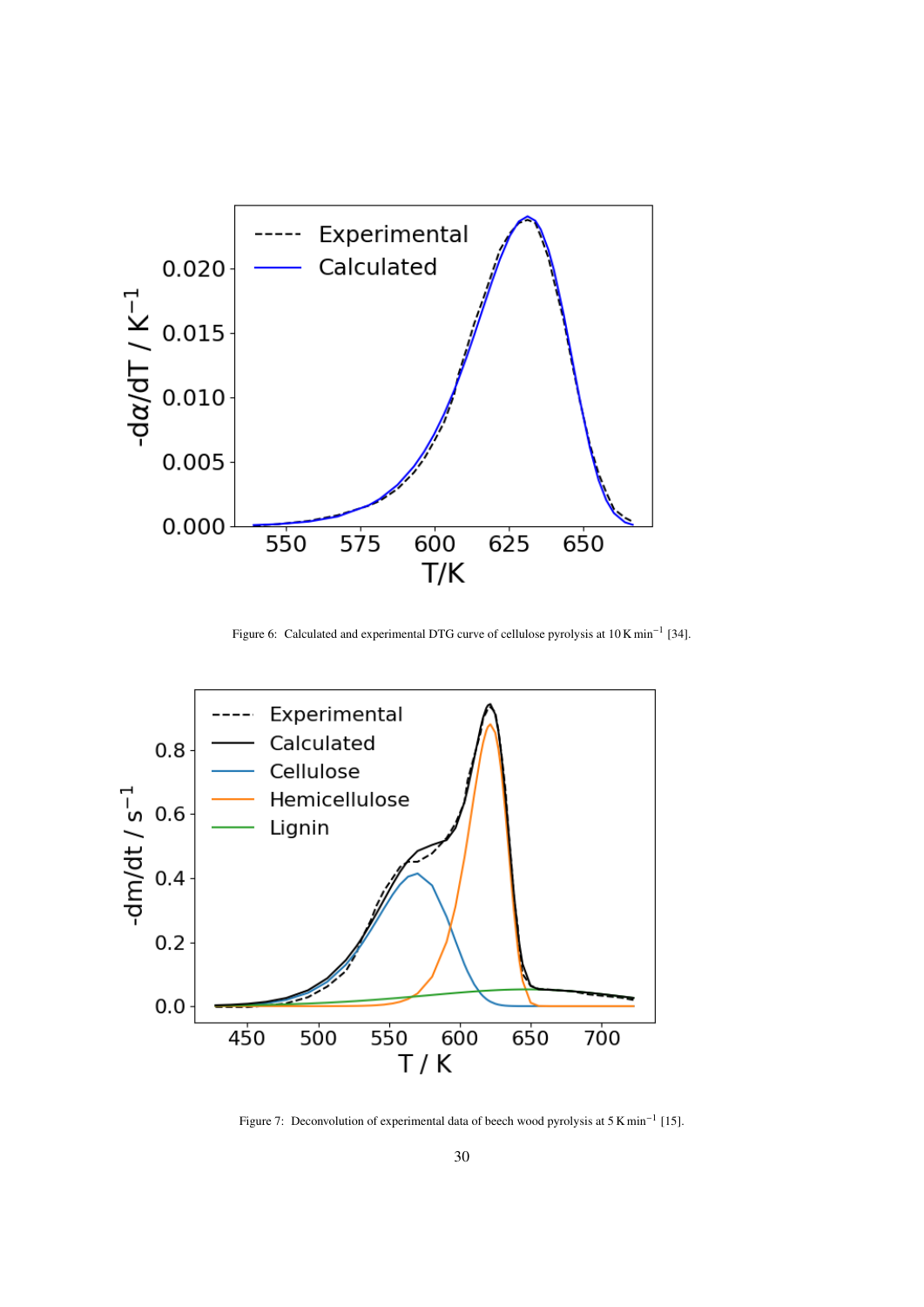

Figure 8: (a) Different activation energy curves for cellulose, where the black dots are experimental data of peak temperature versus heating rate [34, 46, 47, 48, 49, 19, 21, 20, 50], and the red crosses are calculated points from b. (b) Calculated DTG curves for cellulose, derived for E=100 kJ/mol.